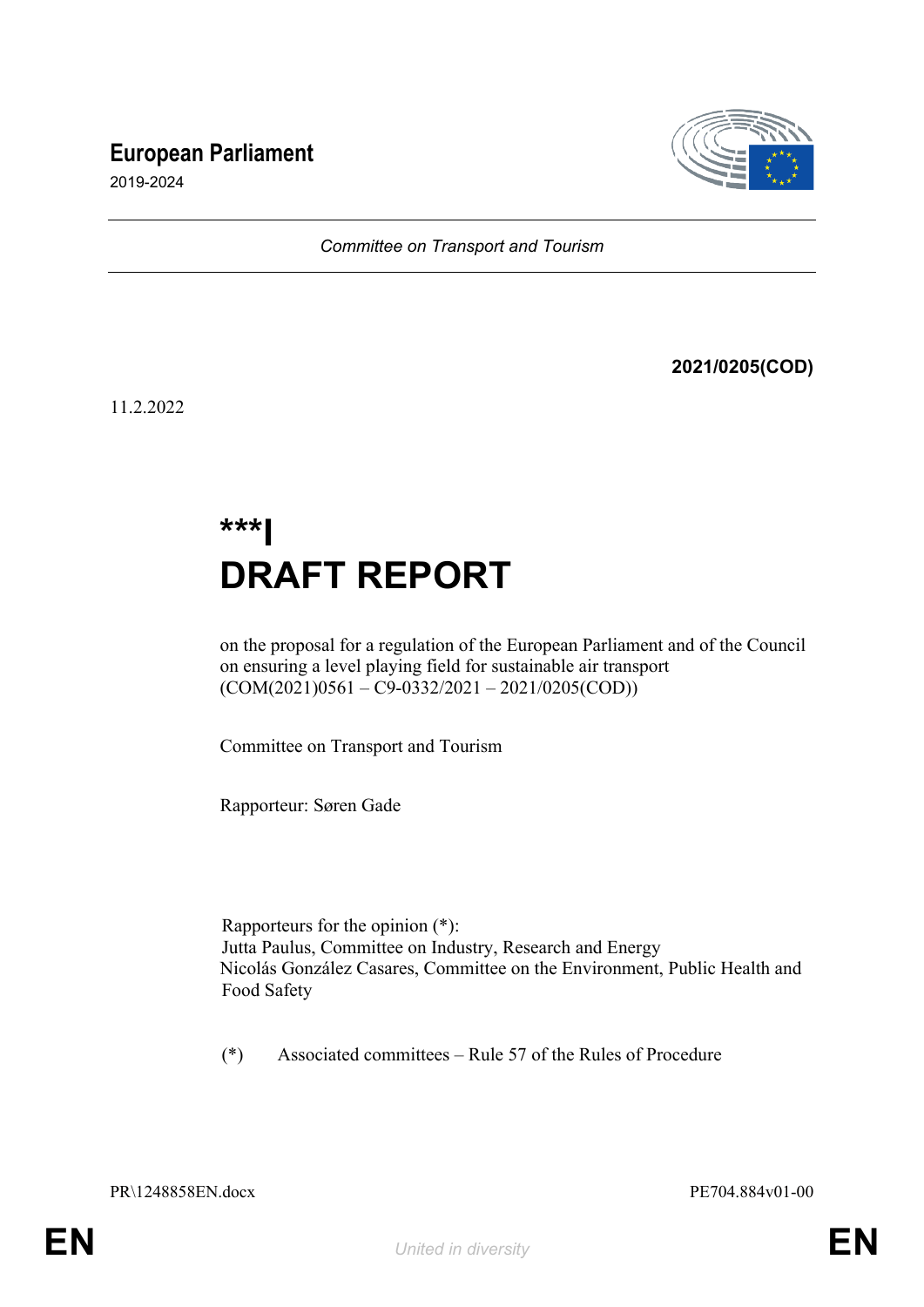# *Symbols for procedures*

- \* Consultation procedure
- Consent procedure
- \*\*\*I Ordinary legislative procedure (first reading)<br>\*\*\*II Ordinary legislative procedure (second reading)
- \*\*\*II Ordinary legislative procedure (second reading)
- Ordinary legislative procedure (third reading)

(The type of procedure depends on the legal basis proposed by the draft act.)

#### *Amendments to a draft act*

#### **Amendments by Parliament set out in two columns**

Deletions are indicated in *bold italics* in the left-hand column. Replacements are indicated in *bold italics* in both columns. New text is indicated in *bold italics* in the right-hand column.

The first and second lines of the header of each amendment identify the relevant part of the draft act under consideration. If an amendment pertains to an existing act that the draft act is seeking to amend, the amendment heading includes a third line identifying the existing act and a fourth line identifying the provision in that act that Parliament wishes to amend.

#### **Amendments by Parliament in the form of a consolidated text**

New text is highlighted in *bold italics*. Deletions are indicated using either the symbol or strikeout. Replacements are indicated by highlighting the new text in *bold italics* and by deleting or striking out the text that has been replaced.

By way of exception, purely technical changes made by the drafting departments in preparing the final text are not highlighted.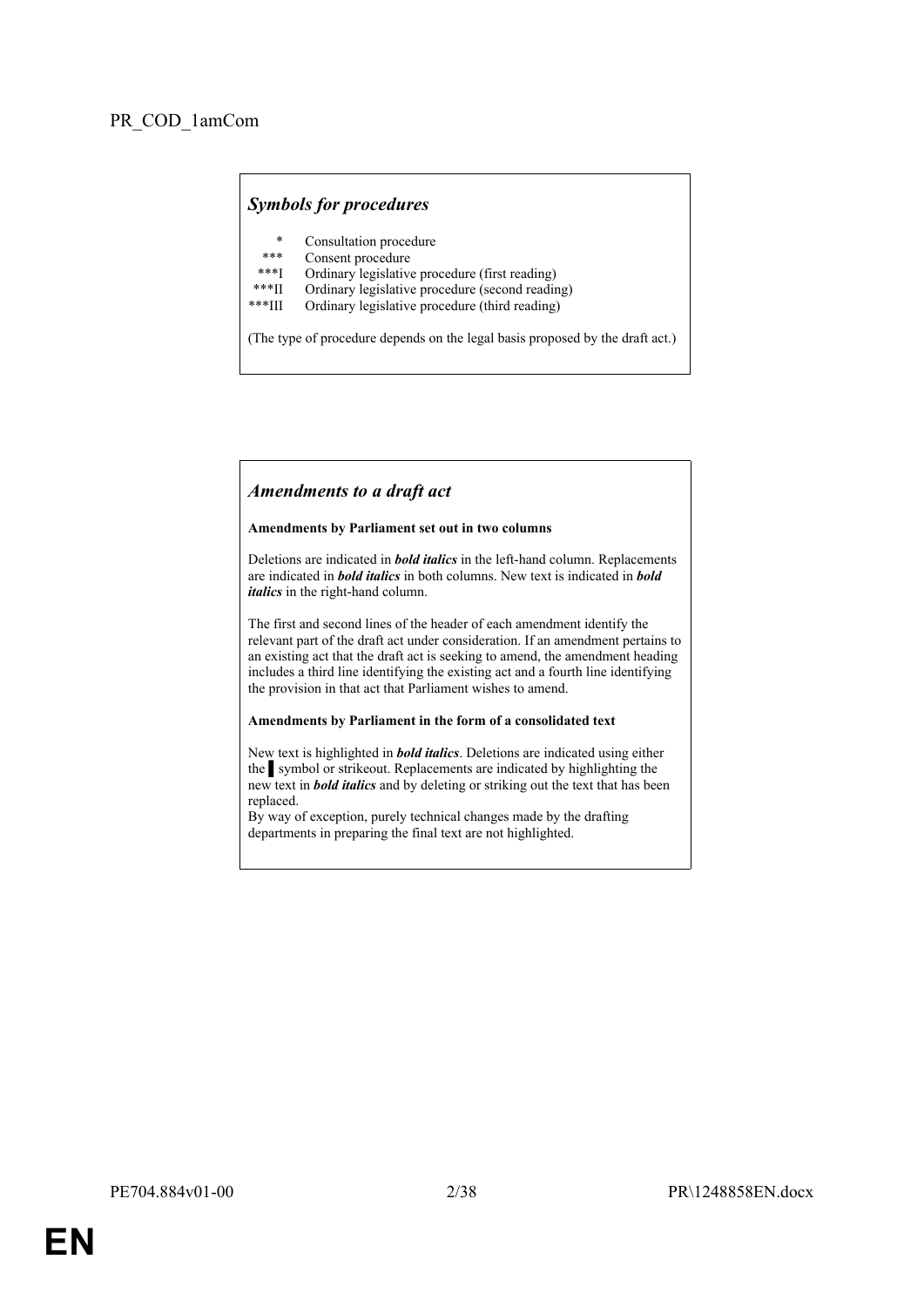# **CONTENTS**

| Page |
|------|
|      |
|      |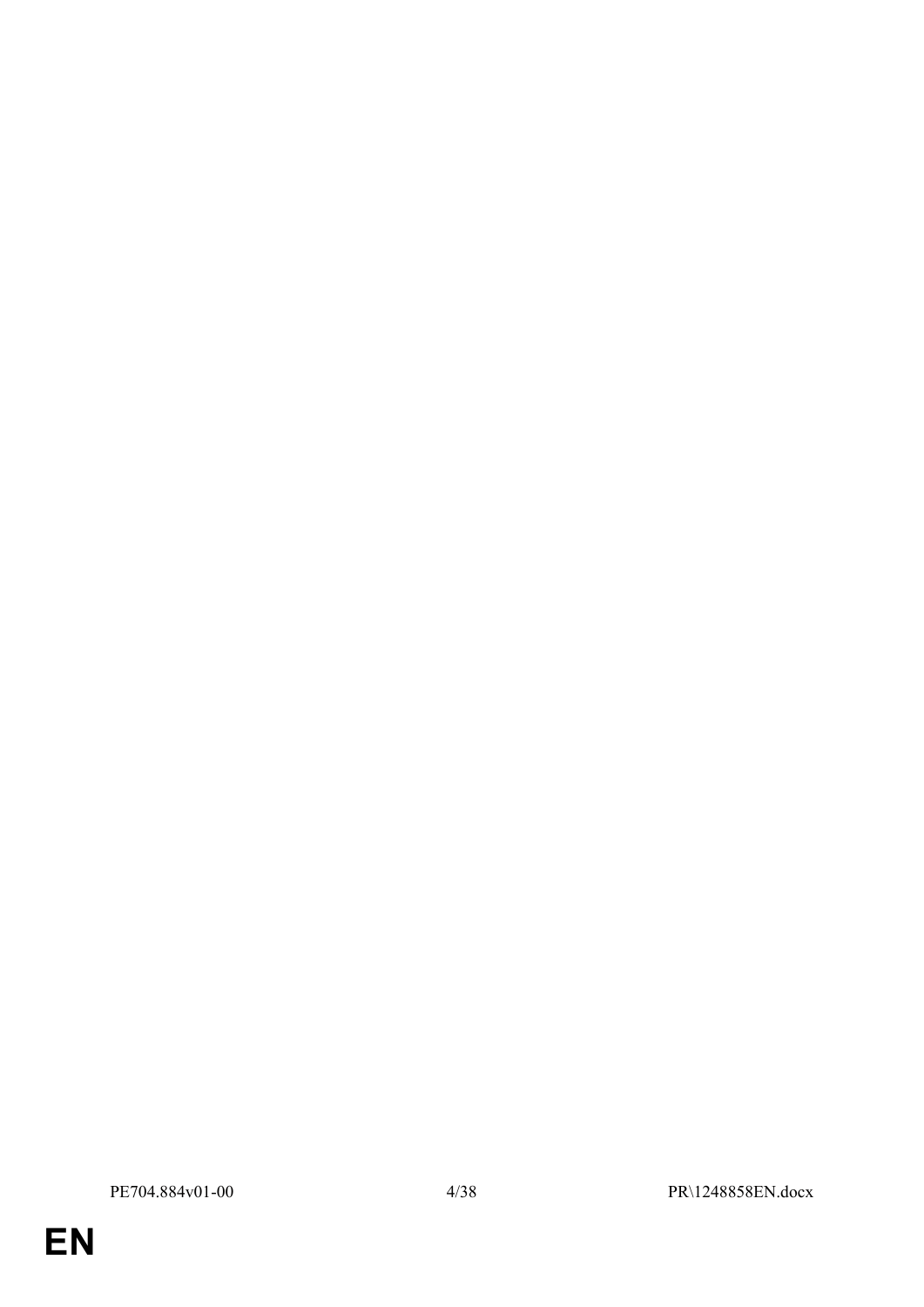# <span id="page-4-0"></span>**DRAFT EUROPEAN PARLIAMENT LEGISLATIVE RESOLUTION**

# **on the proposal for a regulation of the European Parliament and of the Council on ensuring a level playing field for sustainable air transport (COM(2021)0561 – C9-0332/2021 – 2021/0205(COD))**

# **(Ordinary legislative procedure: first reading)**

### *The European Parliament*,

- having regard to the Commission proposal to Parliament and the Council (COM(2021)0561),
- having regard to Article 294(2) and Article 100(2) of the Treaty on the Functioning of the European Union, pursuant to which the Commission submitted the proposal to Parliament (C9-0332/2021),
- having regard to Article 294(3) of the Treaty on the Functioning of the European Union,
- having regard to the opinion of the European Economic and Social Committee of .... 2022,
- having regard to the opinion of the Committee of the Regions of ... 2022,
- having regard to Rule 59 of its Rules of Procedure,
- having regard to the opinions of the Committee on Industry, Research and Energy and the Committee on the Environment, Public Health and Food Safety,
- having regard to the report of the Committee on Transport and Tourism (A9-0000/2022),
- 1. Adopts its position at first reading hereinafter set out;
- 2. Calls on the Commission to refer the matter to Parliament again if it replaces, substantially amends or intends to substantially amend its proposal;
- 3. Instructs its President to forward its position to the Council, the Commission and the national parliaments.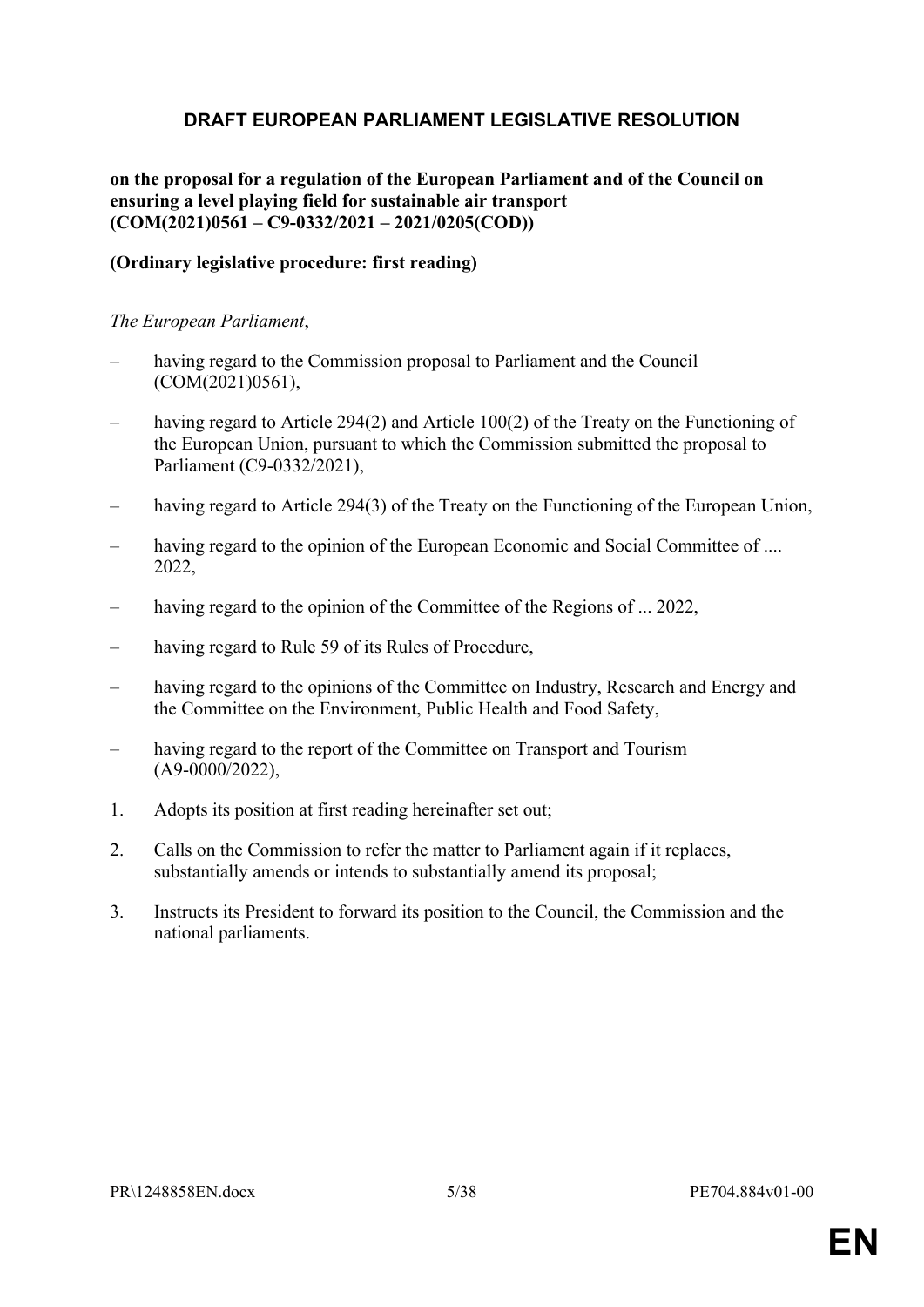# <span id="page-5-0"></span>**EXPLANATORY STATEMENT**

This proposal is part of the "Fit for 55" package that implements the political aim of an overall reduction of transport greenhouse gas emissions by 90% in 2050. Aviation needs to play its part but it needs a tailored approach since it is particularly difficult to decarbonise. Aviation has a need for dense energy sources and due to the lack of sustainable commercially mature alternatives to power aircraft it still needs to rely on fossil fuels.

Therefore, it is clear that Sustainable Aviation Fuels (SAF) are a very important element in decarbonising air transport.

# **Build a sound EU SAF market**

SAF production in the European Union is still negligible and the supply of sustainable aviation fuels is currently very limited. This is partly because SAF are considerably more expensive than kerosene, due to their high production costs. The demand for SAF is lagging behind because individual airlines cannot afford this price difference in the highly competitive international aviation market. Therefore, the Commission's proposal introduces a blending mandate for the aviation sector, in order to boost the market uptake of sustainable aviation fuels. It establishes an obligation on fuel suppliers to ensure that all aviation fuels made available to airlines in EU airports contains a minimum share of sustainable aviation fuels, including a minimum share of synthetic fuels, and it sets out a pathway to gradually increase this share from 2025 to 2050.

According to the Rapporteur, the creation of a sound EU SAF market will greatly depend on the credibility and sustainability of the final provisions that will be adopted under this Regulation.

He recalls that currently in the EU, there are no SAF refineries operating at a commercial scale and there is very limited total capacity. Feedstock availability is a limiting factor and does not represent a scalable solution. Moreover, competition between energy and transport sectors for access to feedstock will increase. This is why the Rapporteur believes that it is important to maintain the same European blending mandates across the EU. This is to avoid a fragmentation of the SAF market, as well as a competition for feedstock that could lead to a severe shortage of supply in certain regions of the Union, undermining the ability of aircraft operators from those regions to decarbonise. Moreover, the Rapporteur considers that it is of utmost importance to preserve the integrity of the SAF and aviation internal markets and in this respect the current blending mandate targets should be kept as they are because they reflect this limited availability of feedstock.

# **Flexibility mechanism**

To respond to the concerns raised by the industry on the physical supply and uplift of the mandated SAF volume at EU airports under the proposal, the Rapporteur introduces a flexibility mechanism. This should act as a transitional period to provide for the necessary flexibility for fuel suppliers and airlines to meet their obligations of providing and uptaking sustainable aviation fuels in the most cost-effective manner, and to avoid imposing undue burdens on air transport operations at small airports. The flexibility mechanism is due to last 8 years from the date of application of these obligations. After that period SAF will be available in the lion's share of union airports and be uplifted by the majority of aircraft operating from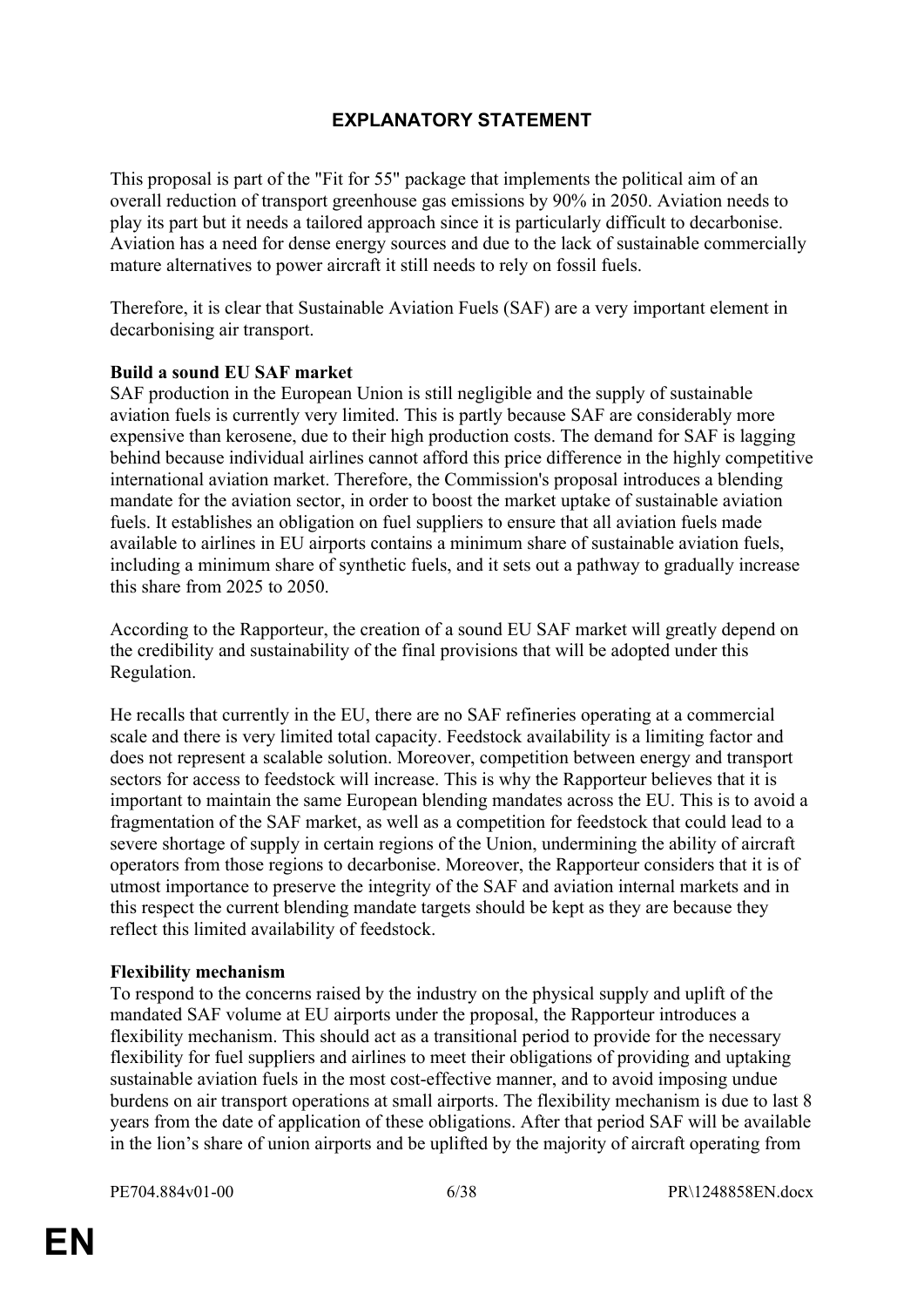the Union.

# **Incentivise the uptake of SAF**

It is essential to ensure a level playing field across the EU air transport market, when it comes to the use of aviation fuels. Currently SAF prices are prohibitive for aircraft operators, which could hamper the uptake of SAF. Therefore, the Rapporteur believes that the EU Emissions Trading Scheme (ETS) applying to aviation should be used to further boost the uptake of SAF, in particular, he believes that a part of the overall amount allowances, within the limit of the cap, should be allocated for free to aircraft operators for uplifting SAF. This provision is not meant to overcompensate nor undercompensate the uplift of SAF but rather to match the initial economic burden of aircraft operators for using SAF, before the production of SAF will reach the necessary mass to decrease their prices.

# **Aviation safety first**

In order to avoid the so-called "fuel tankering", whereby aircraft operators uplift more aviation fuel than necessary at a given airport, with the aim to avoid refuelling partially or fully at a destination airport where aviation fuel is more expensive, this Regulation requires all aircraft operators, both EU and from third countries, to annually uplift at least 90% of the aviation fuel required at the Union airports they depart from. However, this provision should not jeopardise aviation safety. For this reason, the Rapporteur introduces a possibility for aircraft operators to be exempted from administrative fines if the operator proves that the noncompliance of the tankering obligations was caused by exceptional and unforeseeable circumstances, outside of its control, whose effects could not have been avoided even if all reasonable measures had been taken.

# **Get prepared for new technologies**

Whilst the Rapporteur wishes to see new zero-emission aircraft technologies in the future, such as hybrid-electric and hydrogen powered aircrafts, he also acknowledges that this might not be commercially possible in the coming decade. Nevertheless, the Rapporteur believes that we should prepare for the uptake of these technologies when they become mature and commercially available. In this respect, the Rapporteur wants this Regulation to already cover electricity and hydrogen. He includes a provision that ensures that airports take all necessary measures to facilitate an appropriate infrastructure for hydrogen and electric recharging for aircraft, when these technologies become commercially available and in accordance with the respective deployment plan of the national policy framework, as set out in the proposed Regulation on the deployment of alternative fuels infrastructure.

# **Union labelling system for the environmental performance of aviation**

Consumer demand can play an important role in the development towards more sustainable aviation. However, for consumers to be able to make an informed choice, more robust, reliable, independent and harmonised information is needed on the environmental impact of flights. A labelling scheme, with clear and comprehensive information, could provide the needed transparency in the market in order to drive consumers' choices and further incentivise the use of sustainable aviation fuels and other sustainability measures by aircraft operators. In this sense, the Rapporteur wishes to mandate the European Union Aviation Safety Agency (EASA) to develop and implement such a system based on the environmental labelling system for aviation including aircraft, aircraft operators and commercial flights as part of the Sustainable and Smart Mobility Strategy that EASA has been already working on.

PR\1248858EN.docx 7/38 PE704.884v01-00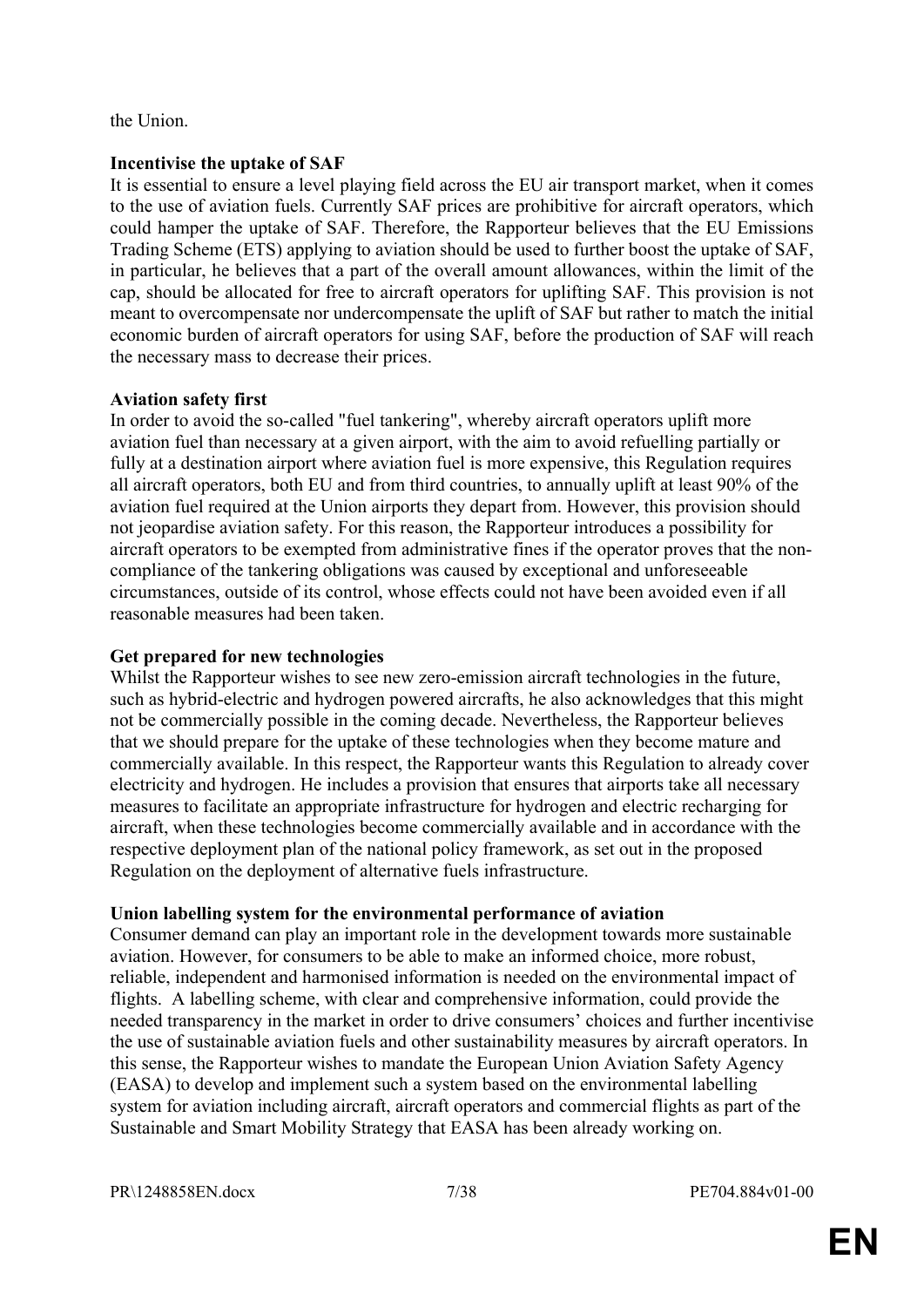# **Sustainable Aviation Fund**

The successful transition to sustainable aviation requires an integrated approach and the appropriate resources to stimulate innovation and research, to invest in zero-emissions technologies and sustainable infrastructure. For this purpose, the Rapporteur introduces the proposal to allocate the revenues of the penalties collected under this Regulation to a new Sustainable Aviation Fund.

**EN**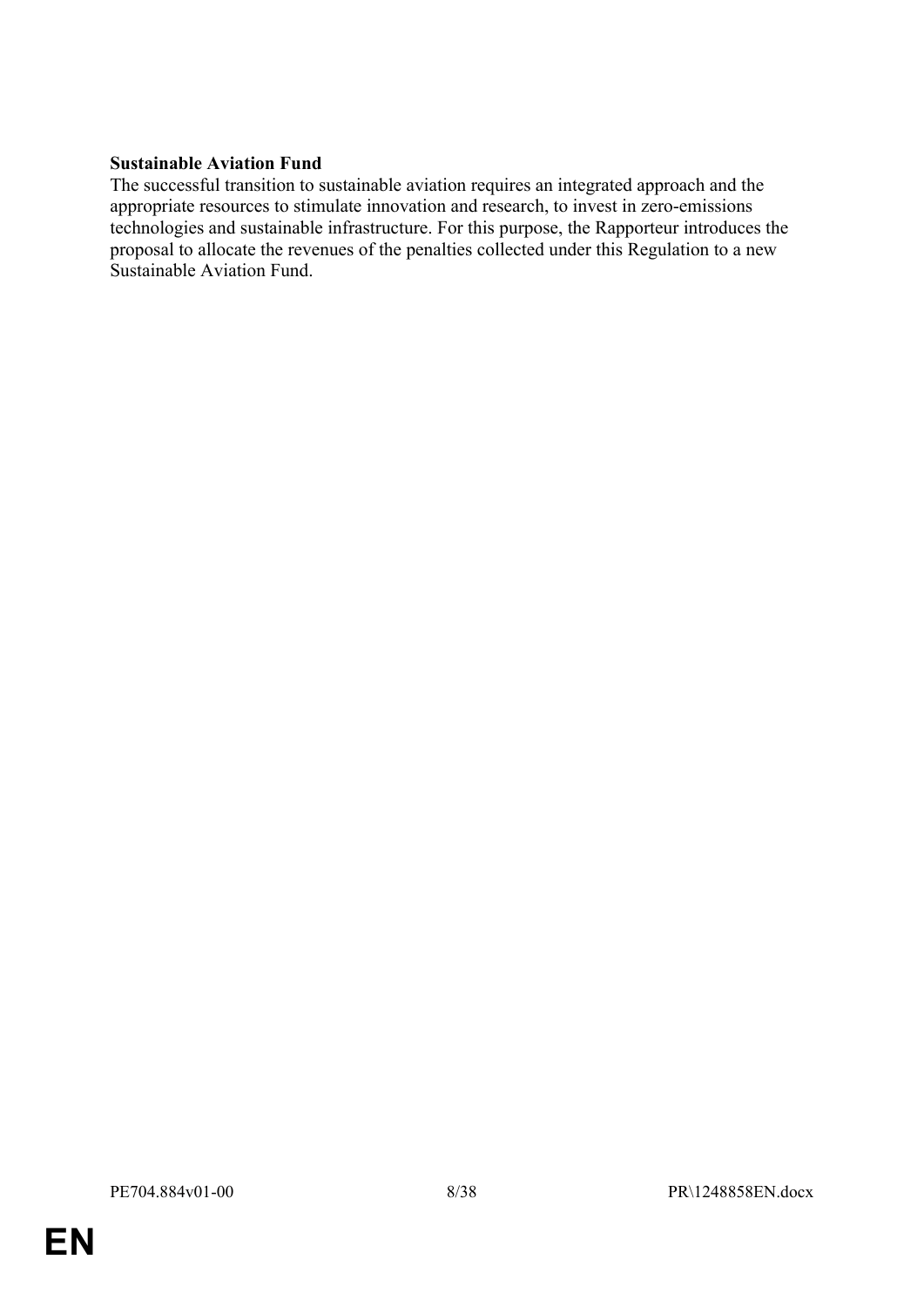# **Amendment 1**

### **Proposal for a regulation Recital 7**

### *Text proposed by the Commission Amendment*

(7) The Communication on a Sustainable and Smart Mobility Strategy<sup>10</sup> adopted by the Commission in December 2020 sets a course of action for the EU transport system to achieve its green and digital transformation and become more resilient. The decarbonisation of the air transport sector is a necessary and challenging process, especially in the short term. Technological advancements, pursued in European and national research and innovation aviation programmes have contributed to important emission reductions in the past decades. However, the global growth of air traffic has outpaced the sector's emissions reductions. Whereas new technologies are expected to help reducing short-haul aviation's reliance on fossil energy in the next decades, sustainable aviation fuels offer the only solution for significant decarbonisation of all flight ranges, already in the short term. However, this potential is currently largely untapped.

 $\mathcal{L}_\text{max}$  , and the contract of the contract of the contract of the contract of the contract of the contract of

(7) The Communication on a Sustainable and Smart Mobility Strategy<sup>10</sup> adopted by the Commission in December 2020 sets a course of action for the EU transport system to achieve its green and digital transformation and become more resilient. The decarbonisation of the air transport sector is a necessary and challenging process, especially in the short term. Technological advancements, pursued in European and national research and innovation aviation programmes have contributed to important emission reductions in the past decades. However, the global growth of air traffic has outpaced the sector's emissions reductions. Whereas new *zero-emission aircraft* technologies are expected to help reducing short-haul aviation's reliance on fossil energy in the next decades*, and can play an important role in commercial aviation in the medium and long term*, sustainable aviation fuels offer the only solution for significant decarbonisation of all flight ranges, already in the short term. However, this potential is currently largely untapped.

<sup>10</sup> Communication from the Commission to the European Parliament, the Council, the European Economic and Social Committee and the Committee of the Regions: Sustainable and Smart Mobility Strategy – putting European transport on track for the future (COM/2020/789 final), 9.12.2020.

<sup>10</sup> Communication from the Commission to the European Parliament, the Council, the European Economic and Social Committee and the Committee of the Regions: Sustainable and Smart Mobility Strategy – putting European transport on track for the future (COM/2020/789 final), 9.12.2020.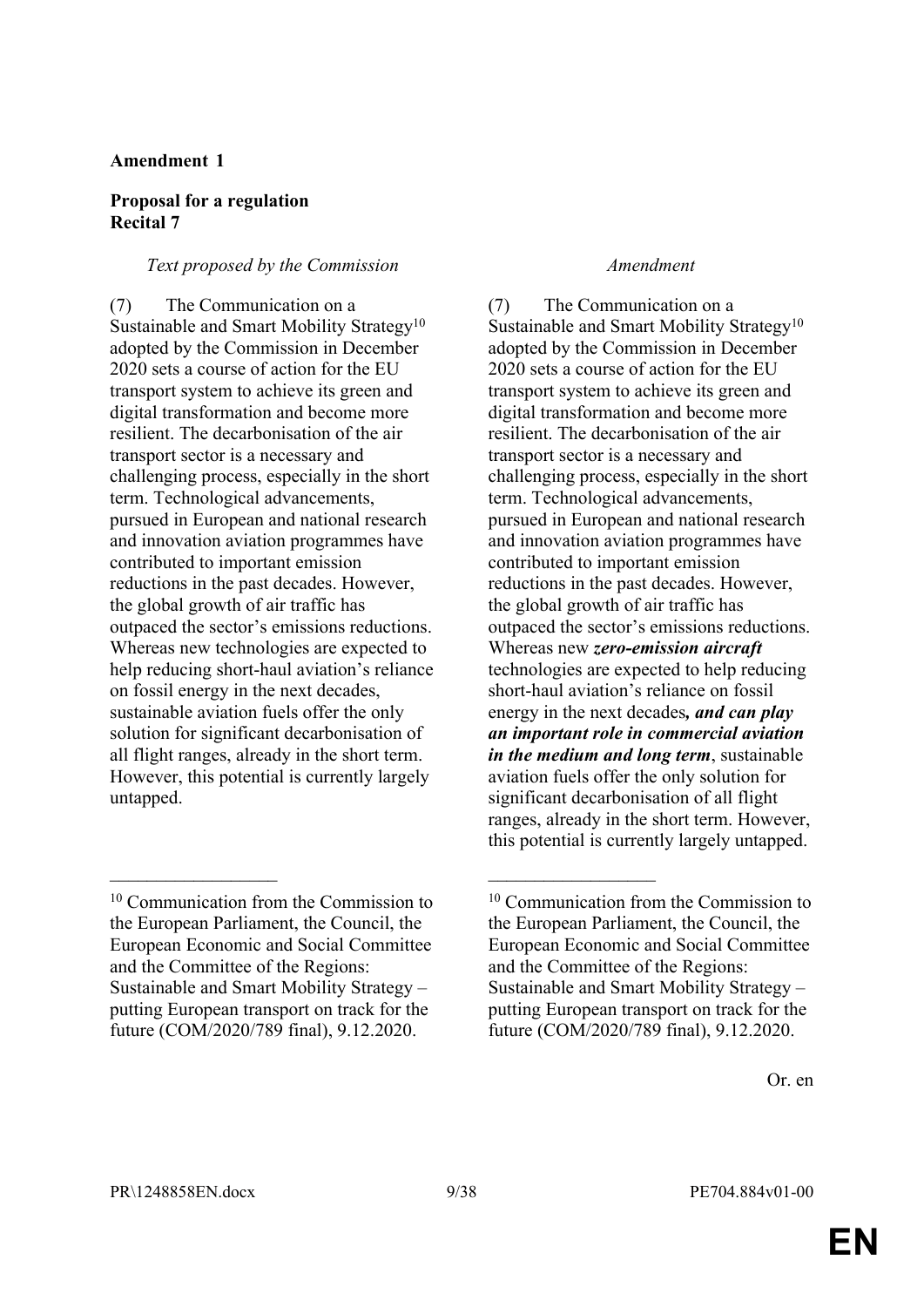### **Amendment 2**

# **Proposal for a regulation Recital 8**

### *Text proposed by the Commission Amendment*

(8) Sustainable aviation fuels are liquid, drop-in fuels, fully fungible with conventional aviation fuel and compatible with existing aircraft engines*.* Several production pathways of sustainable aviation fuels have been certified at global level for use in civil or military aviation. Sustainable aviation fuels are technologically ready to play an important role in reducing emissions from air transport already in the very short term. They are expected to account for a major part of the aviation fuel mix in the medium and long term. Further, with the support of appropriate international fuel standards, sustainable aviation fuels might contribute to lowering the aromatic content of the final fuel used by an operator, thus helping to reduce other non- $CO<sub>2</sub>$  emissions. Other *alternatives to power aircraft*, such as electricity or *liquid* hydrogen are expected to progressively contribute to the decarbonisation of air transport, beginning with short-haul flights.

(8) Sustainable aviation fuels are *aviation fuels that comprise* liquid, drop-in fuels, fully fungible with conventional aviation fuel and compatible with existing aircraft engines*, as well as hydrogen and electricity.* Several production pathways of sustainable aviation fuels have been certified at global level for use in civil or military aviation. Sustainable aviation fuels are technologically ready to play an important role in reducing emissions from air transport already in the very short term. They are expected to account for a major part of the aviation fuel mix in the medium and long term. Further, with the support of appropriate international fuel standards *and EASA's support for the design of those standards*, sustainable aviation fuels might contribute to lowering the aromatic content of the final fuel used by an operator, thus helping to reduce other non-CO2 emissions. Other *sustainable aviation fuels*, such as electricity or hydrogen*, are very promising technologies and* are expected to progressively contribute to the decarbonisation of air transport, beginning with short-haul flights. *This Regulation will further accelerate scientific development and deployment of these technologies, as well as commercial innovation in respect of them, by allowing economic operators to consider those technologies in relation to the mandate on sustainable aviation fuels, as set out in this Regulation, when those technologies become mature and commercially available. This will also increase market certainty and predictability and act as an incentive for the investments in those new technologies that are necessary.*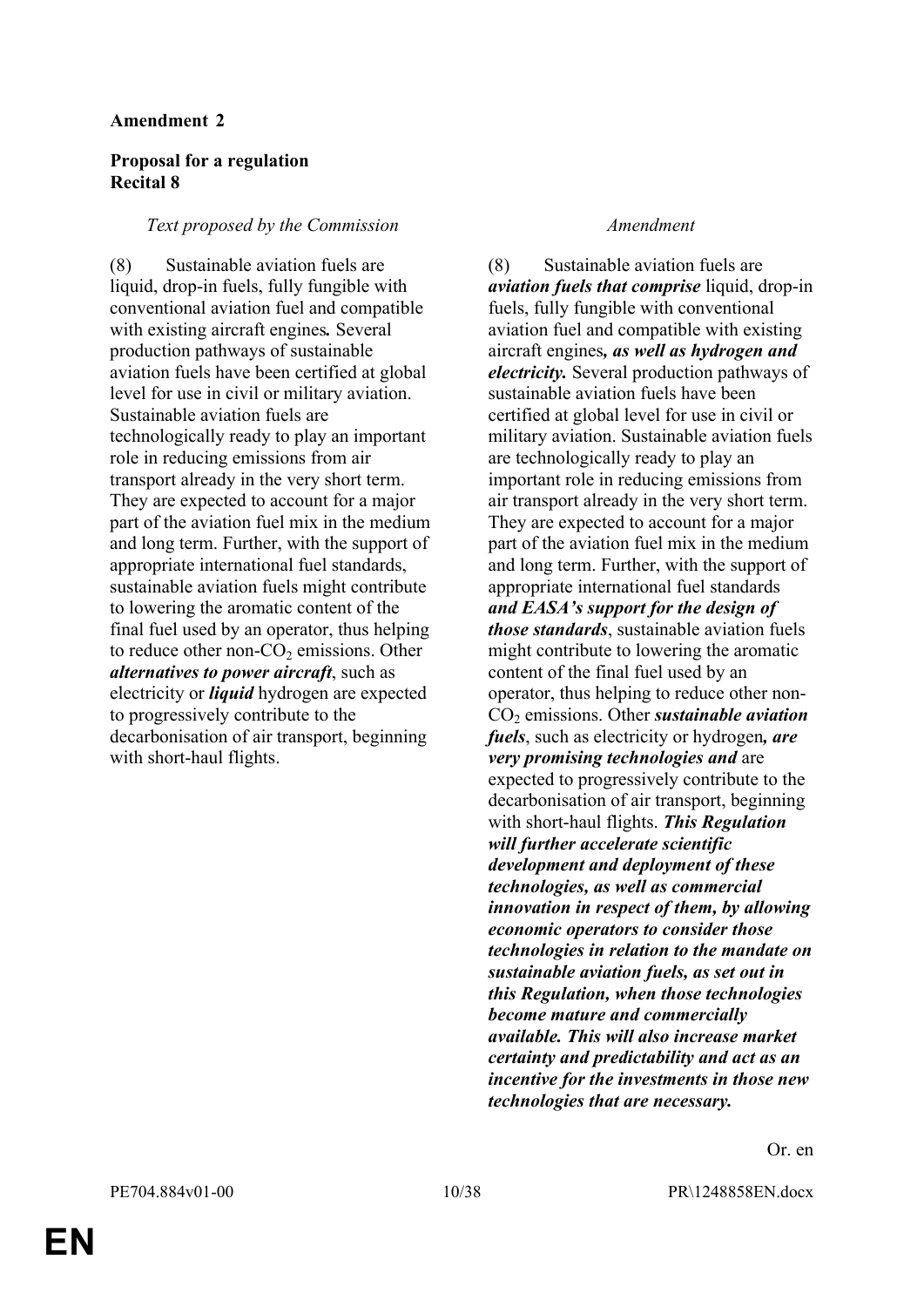#### *Justification*

*It is important to include promising technologies, such as hydrogen and electricity, in the definition of SAF. While for the moment they are not yet commercially available, they are expected to enter the market in the coming decade and should therefore be taken into account and their development further encouraged and accelerated.*

#### **Amendment 3**

# **Proposal for a regulation Recital 9**

#### *Text proposed by the Commission Amendment*

(9) The gradual introduction of sustainable aviation fuels on the air transport market will represent an additional fuel cost for airlines, as such fuel technologies are currently more expensive to produce than conventional aviation fuel. This is expected to exacerbate the pre-existing issues of level playing field on the air transport market as regards aviation fuel, and to cause further distortions among aircraft operators and airports. This regulation should take measures to prevent that the introduction of sustainable aviation fuels affects negatively the competitiveness of the aviation sector by defining harmonised requirements across the Union.

(9) The gradual introduction of sustainable aviation fuels on the air transport market will represent an additional fuel cost for airlines, as such fuel technologies are currently more expensive to produce than conventional aviation fuel. This is expected to exacerbate the pre-existing issues of level playing field on the air transport market as regards aviation fuel, and to cause further distortions among aircraft operators and airports*, also in the context of the implementation of CORSIA and ETS emission schemes*. This regulation should take measures to prevent that the introduction of sustainable aviation fuels affects negatively the competitiveness of the aviation sector by defining harmonised requirements across the Union*, including common definitions and common EUlevel target-setting*.

Or. en

#### **Amendment 4**

# **Proposal for a regulation Recital 10**

*Text proposed by the Commission Amendment*

(10) At global level, sustainable aviation (10) At global level, sustainable aviation

PR\1248858EN.docx 11/38 PE704.884v01-00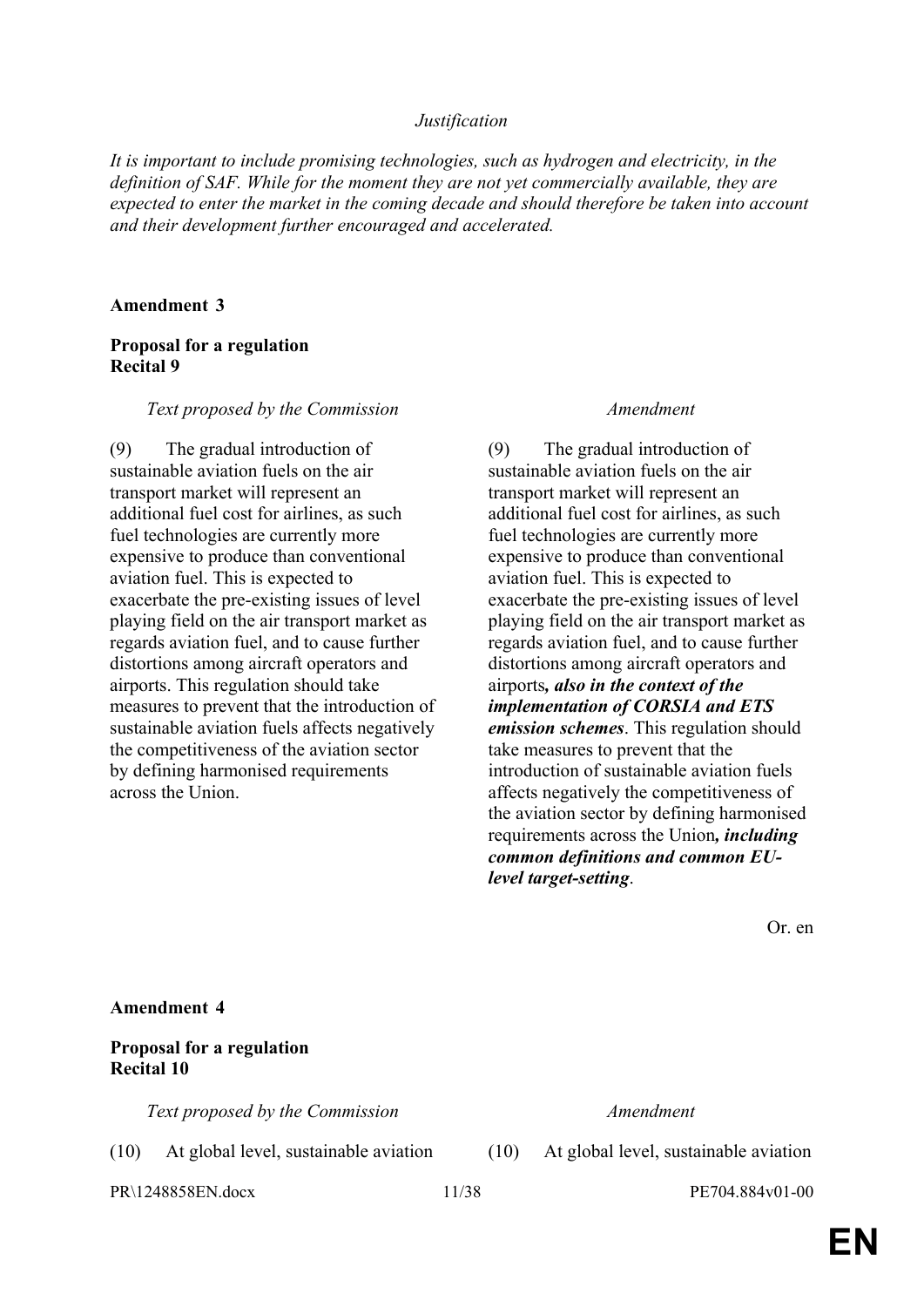fuels are regulated at ICAO*. In particular, ICAO establishes* detailed requirements on the sustainability, traceability and accounting of sustainable aviation fuels for use on flights covered by the Carbon Offsetting and Reduction Scheme for International Aviation (CORSIA). While incentives are set in CORSIA and sustainable aviation fuels are considered an integral pillar of the work on the feasibility of a Long-Term Aspiration Goal for international aviation, there is currently no mandatory scheme on the use of sustainable aviation fuels for international flights. Comprehensive multilateral or bilateral air transport agreements between the EU or its Member States, and third countries generally include provisions on environmental protection. However, for the time being, such provisions do not impose on contracting parties any binding requirements on the use of sustainable aviation fuels.

fuels are regulated at ICAO*, where countries agree on* detailed requirements on the sustainability, traceability and accounting of *certified* sustainable aviation fuels *pathways* for use on flights covered by the Carbon Offsetting and Reduction Scheme for International Aviation (CORSIA). While incentives are set in CORSIA and sustainable aviation fuels are considered an integral pillar of the work on the feasibility of a Long-Term Aspiration Goal for international aviation, there is currently no mandatory scheme on the use of sustainable aviation fuels for international flights. *It is therefore important that the Union sustains the efforts made at ICAO level and strives for an ambitious global system that promotes the use of sustainable aviation fuels and provides for an international level playing field.* Comprehensive multilateral or bilateral air transport agreements between the EU or its Member States, and third countries generally include provisions on environmental protection. However, for the time being, such provisions do not impose on contracting parties any binding requirements on the use of sustainable aviation fuels.

Or. en

#### *Justification*

*Aviation is a highly integrated and competitive international market. A global system to incentivise the uptake of SAF would create a true international level playing field.*

#### **Amendment 5**

### **Proposal for a regulation Recital 14**

*Text proposed by the Commission Amendment*

(14) It is essential to set harmonised rules across the EU internal market, applying directly and in a uniform way to

(14) It is essential to set harmonised rules across the EU internal market, applying directly and in a uniform way to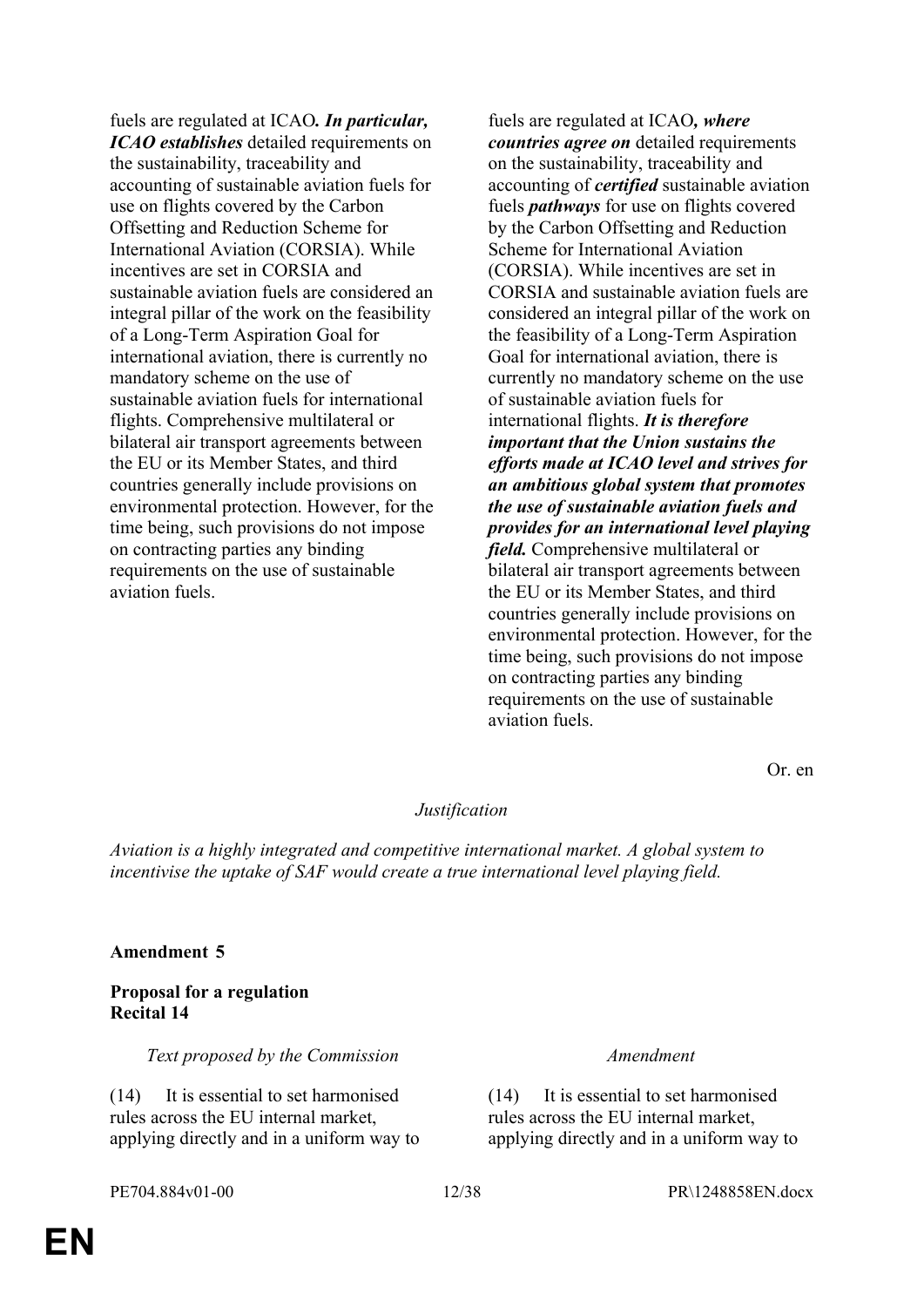aviation market actors on the one hand, and aviation fuels market actors on the other hand. The overarching framework set out by Directive (EU) 2018/2001 should be complemented with a lex specialis applying to air transport. It should include gradually increasing targets for the supply of sustainable aviation fuels. Such targets should be carefully defined, taking into account the objectives of a wellfunctioning air transport market, the need to decarbonise the aviation sector and the current status of the sustainable aviation fuels industry.

aviation market actors on the one hand, and aviation fuels market actors on the other hand. The overarching framework set out by Directive (EU) 2018/2001 should be complemented with a lex specialis applying to air transport. It should include gradually increasing targets for the supply of sustainable aviation fuels. Such targets should be carefully defined, taking into account the objectives of a wellfunctioning air transport market, the need to decarbonise the aviation sector*, the commercial maturity and availability of sustainable aviation fuels and the different technologies that underpin them,* and the current status of the sustainable aviation fuels industry, *as well as the developments envisaged for that industry*.

Or. en

### *Justification*

*Different SAF pathways have a different level of commercial maturity and of availability of raw materials. This should be carefully taken into consideration when setting the targets.*

#### **Amendment 6**

#### **Proposal for a regulation Recital 15**

#### *Text proposed by the Commission Amendment*

(15) The present Regulation should apply to aircraft engaged in civil aviation, carrying out commercial air transport flights. It should not apply to aircraft such as military aircraft and aircraft engaged in operations for humanitarian, search, rescue, disaster relief or medical purposes, as well as customs, police and fire-fighting operations. Indeed, flights operated in such circumstances are of exceptional nature and as such cannot always be planned in the same way as regular flights. Due to the nature of their operations, they may not always be in a position to fulfil obligations

(15) The present Regulation should apply to aircraft engaged in civil aviation, carrying out commercial air transport flights. It should not apply to aircraft such as military aircraft and aircraft engaged in operations for humanitarian, search, rescue, disaster relief or medical purposes, as well as customs, police and fire-fighting operations. Indeed, flights operated in such circumstances are of exceptional nature and as such cannot always be planned in the same way as regular flights. Due to the nature of their operations, they may not always be in a position to fulfil obligations

PR\1248858EN.docx 13/38 PE704.884v01-00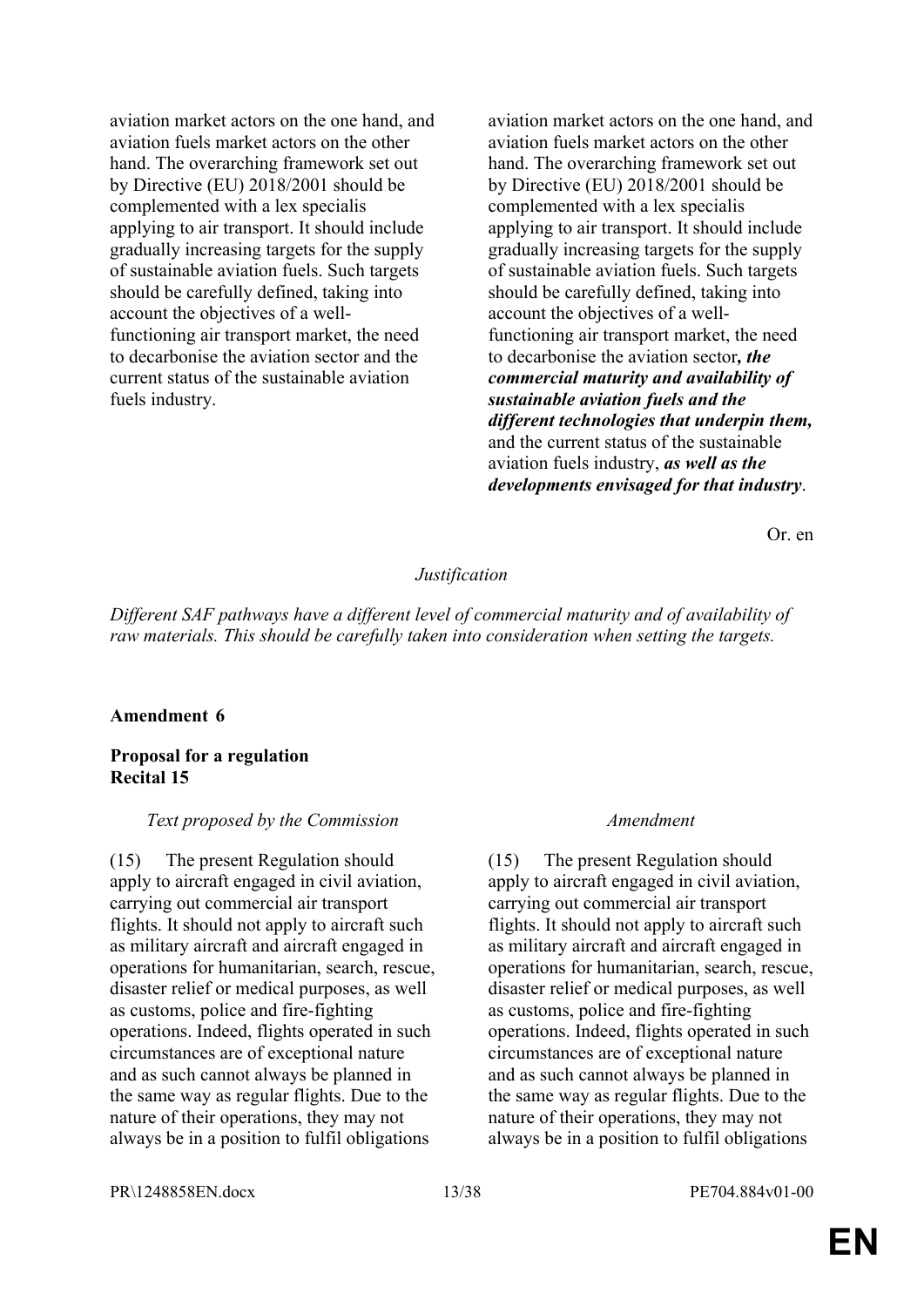under this Regulation, as it may represent unnecessary burden. In order to cater for a level playing field across the EU aviation single market, this regulation should cover the largest possible share of commercial air traffic operated from airports located on EU territory. At the same time, in order to safeguard air connectivity for the benefits of EU citizens, businesses and regions, *it is important* to avoid imposing undue burden on air transport operations at small airports*. A threshold of yearly passenger air traffic and freight traffic* should be *defined, below which airports would not be covered by this Regulation; however, the scope of the* Regulation should *cover at least 95% of total traffic departing from* airports *in the Union. For the same reasons, a threshold should be defined to exempt* aircraft operators *accountable for a very low number of departures from airports located on EU territory*.

under this Regulation, as it may represent unnecessary burden. In order to cater for a level playing field across the EU aviation single market, this regulation should cover the largest possible share of commercial air traffic operated from airports located on EU territory. At the same time, in order to safeguard air connectivity for the benefits of EU citizens, businesses and regions, *to provide for the necessary flexibility to enable fuel suppliers to provide and airlines to uplift sustainable aviation fuels in the most cost-effective manner, and* to avoid imposing *an* undue burden on air transport operations at small airports*, a flexibility mechanism* should be *set up as a transitional phase. In order to prevent undue distortions of competition in the internal market, after that transitional period the requirements laid out in this* Regulation should *apply equally to all Union* airports *and to the greatest number of* aircraft operators *taking off or landing in an Union airport*.

Or. en

### *Justification*

*It is important to allow for some flexibility to allow the distribution and uptake of sustainable aviation fuels to take place in a more cost-effective way. Therefore, a flexibility system should be put in place during a transitional period for the ramp-up of the mandate.*

#### **Amendment 7**

#### **Proposal for a regulation Recital 16**

#### *Text proposed by the Commission Amendment*

(16) Development and deployment of sustainable aviation fuels with a high potential for sustainability, commercial maturity and a high potential for innovation and growth to meet future needs should be promoted. This should support creating innovative and competitive fuels

(16) Development and deployment of sustainable aviation fuels with a high potential for sustainability, commercial maturity and a high potential for innovation and growth to meet future needs should be promoted. This should support creating innovative and competitive fuels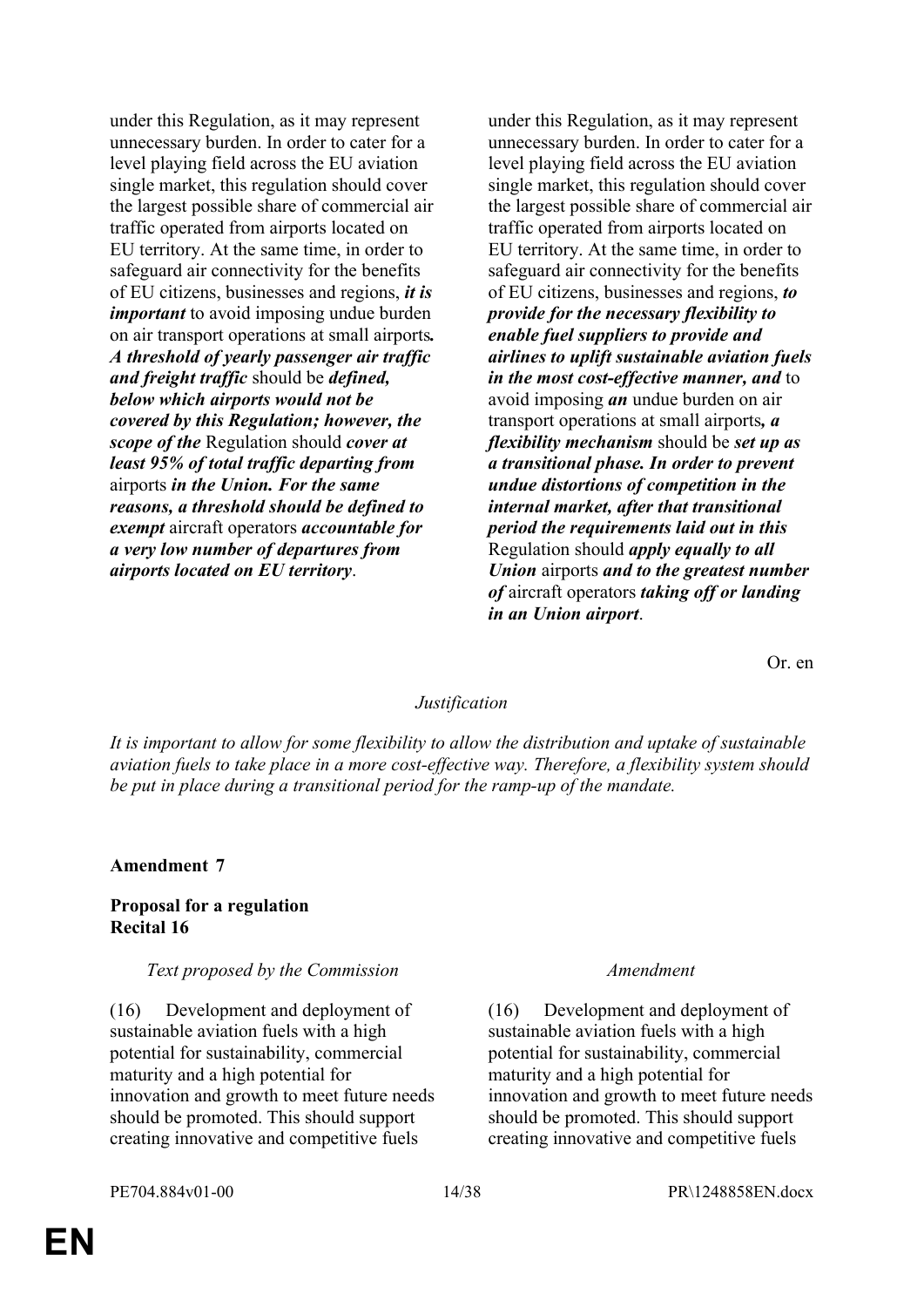markets and ensure sufficient supply of sustainable aviation fuels for aviation in short and long term to contribute to Union transport decarbonisation ambitions, while strengthening Union's efforts towards a high level of environmental protection. For this purpose, sustainable aviation fuels produced from feedstock listed in Parts A and B of Annex IX of Directive (EU) 2018/2001, as well as synthetic aviation fuels should be eligible. In particular, sustainable aviation fuels produced from feedstock listed in Part B of Annex IX of Directive (EU) 2018/2001 are essential, as currently the most commercially mature technology to decarbonise air transport already in the short term.

markets and ensure sufficient supply of sustainable aviation fuels for aviation in short and long term to contribute to Union transport decarbonisation ambitions, while strengthening Union's efforts towards a high level of environmental protection. For this purpose, sustainable aviation fuels produced from feedstock listed in Parts A and B of Annex IX of Directive (EU) 2018/2001, as well as synthetic aviation fuels*, and hydrogen and electricity,* should be eligible. In particular, sustainable aviation fuels produced from feedstock listed in Part B of Annex IX of Directive (EU) 2018/2001 are essential, as currently the most commercially mature technology to decarbonise air transport already in the short term.

Or. en

# *Justification*

*It is important to include promising technologies, such as hydrogen and electricity, in the definition of SAF. While for the moment they are not yet commercially available, they are expected to enter the market in the coming decade and should therefore be taken into account and their development further encouraged and accelerated.*

### **Amendment 8**

### **Proposal for a regulation Recital 19**

#### *Text proposed by the Commission Amendment*

(19) The present Regulation should aim to ensure that aircraft operators can compete on the basis of equal opportunities as regards the access to sustainable aviation fuels. To avoid any distortions on the air services market, all Union airports covered by this Regulation should be supplied with uniform minimum shares of sustainable aviation fuels. Whereas the market is free to supply and use larger quantities of sustainable fuel, this Regulation should ensure that the

(19) The present Regulation should aim to ensure that aircraft operators can compete on the basis of equal opportunities as regards the access to sustainable aviation fuels. To avoid any distortions on the air services market, all Union airports covered by this Regulation should be supplied with uniform minimum shares of sustainable aviation fuels. Whereas the market is free to supply and use larger quantities of sustainable fuel, this Regulation should ensure that the

PR\1248858EN.docx 15/38 PE704.884v01-00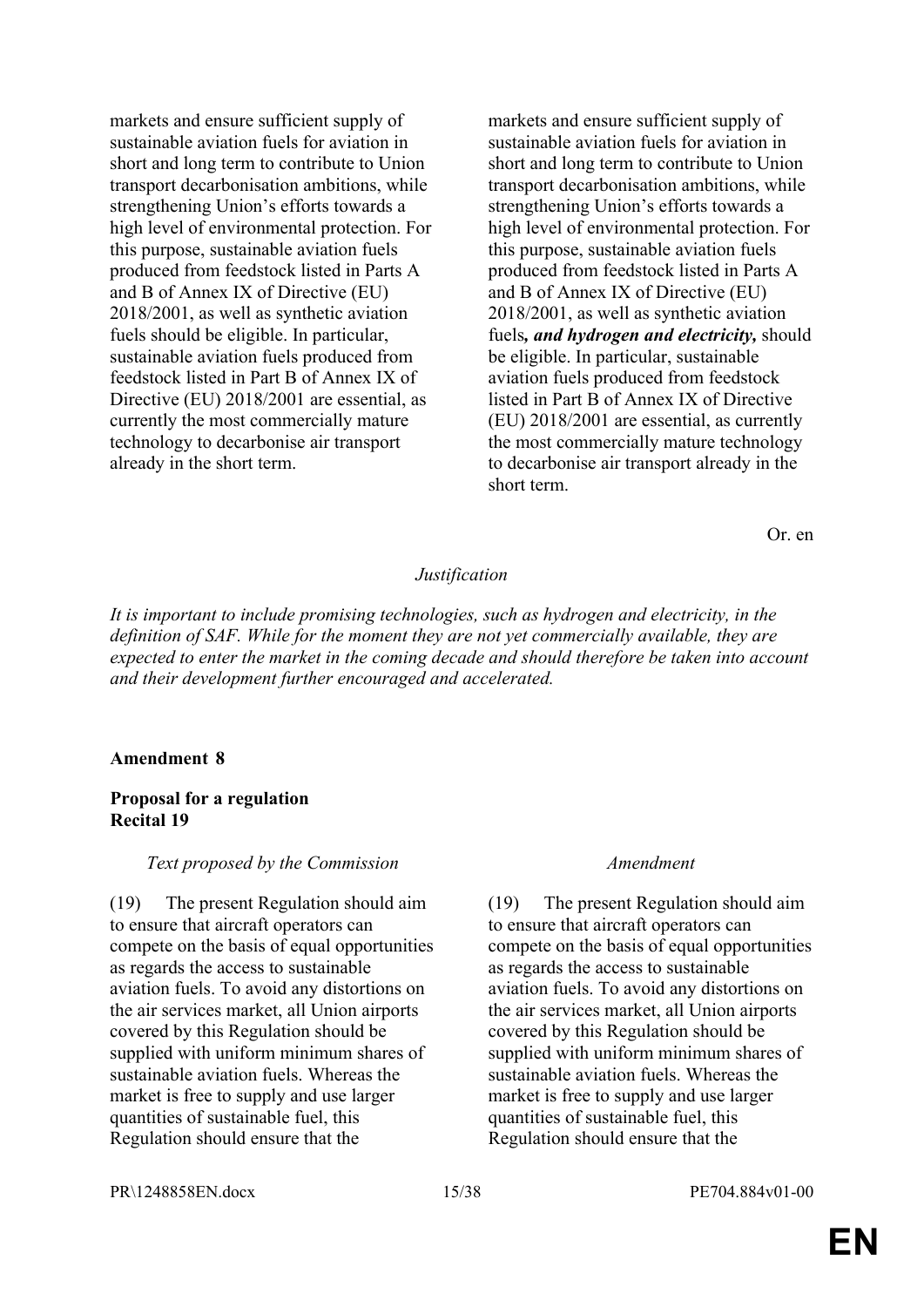mandatory minimum shares of sustainable aviation fuels are the same across all the covered airports. *It* supersedes any requirements established directly or indirectly at national or regional level requiring aircraft operators or aviation fuel suppliers to uptake or supply sustainable aviation fuels with different targets than the ones prescribed under this Regulation. In order to create a clear and predictable legal framework and in doing so encourage the market development and deployment of the most sustainable and innovative with growth potential to meet future needs fuel technologies, this Regulation should set out gradually increasing minimum shares of synthetic aviation fuels over time. Setting out a dedicated sub-obligation on synthetic aviation fuels is necessary in view of the significant decarbonisation potential of such fuels, and in view of their current estimated production costs. When produced from renewable electricity and carbon captured directly from the air, synthetic aviation fuels can achieve as high as 100% emissions savings compared to conventional aviation fuel. They also have notable advantages compared to other types of sustainable aviation fuels with regards to resource efficiency (in particular for water needs) of the production process. However, synthetic aviation fuels' production costs are currently estimated at 3 to 6 times higher than the market price of conventional aviation fuel. Therefore, this Regulation should establish a dedicated sub-obligation for this technology. Other types of synthetic fuels, such as low carbon synthetic fuels achieving high greenhouse gas reductions, could be considered for inclusion in the scope of this Regulation in the course of future revisions, where such fuels become defined under the Renewable Energy Directive.

mandatory minimum shares of sustainable aviation fuels are the same across all the covered airports. *The availability of feedstock and the production capacity of sustainable aviation fuel are not unlimited. A situation in which some Member States would adopt higher overall sustainable aviation fuel supply obligations at national level will intensify the competition for feedstock with other transport and energy sectors and could lead to shortages of supply in other regions. This would undermine the ability of aircraft operators in these regions to decarbonise, and unfairly increase the cost to those aircraft operators of compliance notably with the EU ETS, leading to market distortions and an overall competitive disadvantage. Therefore, common EU-level target setting for the overall production and for the uptake of sustainable aviation fuels should be set. This Regulation* supersedes any requirements established directly or indirectly at national or regional level requiring aircraft operators or aviation fuel suppliers to uptake or supply sustainable aviation fuels with different targets than the ones prescribed under this Regulation. In order to create a clear and predictable legal framework and in doing so encourage the market development and deployment of the most sustainable and innovative with growth potential to meet future needs fuel technologies, this Regulation should set out gradually increasing minimum shares of synthetic aviation fuels over time. Setting out a dedicated sub-obligation on synthetic aviation fuels is necessary in view of the significant decarbonisation potential of such fuels, and in view of their current estimated production costs. When produced from renewable electricity and carbon captured directly from the air, synthetic aviation fuels can achieve as high as 100% emissions savings compared to conventional aviation fuel. They also have notable advantages compared to other types of sustainable aviation fuels with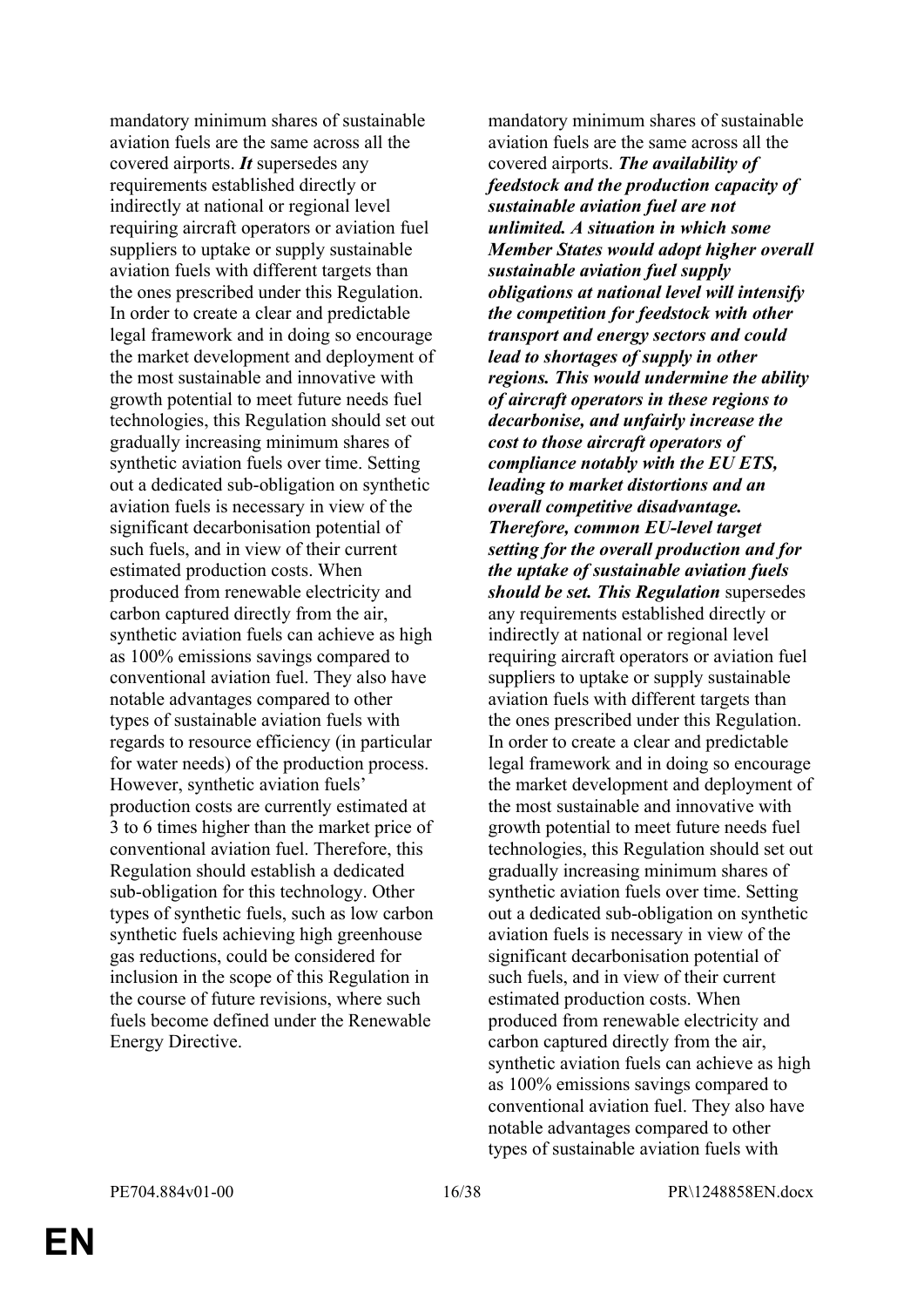regards to resource efficiency (in particular for water needs) of the production process. However, synthetic aviation fuels' production costs are currently estimated at 3 to 6 times higher than the market price of conventional aviation fuel. Therefore, this Regulation should establish a dedicated sub-obligation for this technology. Other types of synthetic fuels, such as low carbon synthetic fuels achieving high greenhouse gas reductions, could be considered for inclusion in the scope of this Regulation in the course of future revisions, where such fuels become defined under the Renewable Energy Directive.

Or. en

#### **Amendment 9**

#### **Proposal for a regulation Recital 19 a (new)**

*Text proposed by the Commission Amendment*

*(19a) Consumer demand can play an important role in the development towards a more sustainable aviation. However, for consumers to be able to make an informed choice, more robust, reliable, independent and harmonised information is needed on the environmental impact of flights. A labelling scheme, with clear and comprehensive information, could provide the needed transparency in the market in order to drive consumers' choices and further incentivise the use of sustainable aviation fuels and other sustainability measures by aircraft operators. The European Union Aviation Safety Agency (EASA) is already responsible for environmental certification of aircraft and has been working together with stakeholders to develop an environmental labelling system for aviation that covers aircraft, aircraft operators and commercial flights as part of the*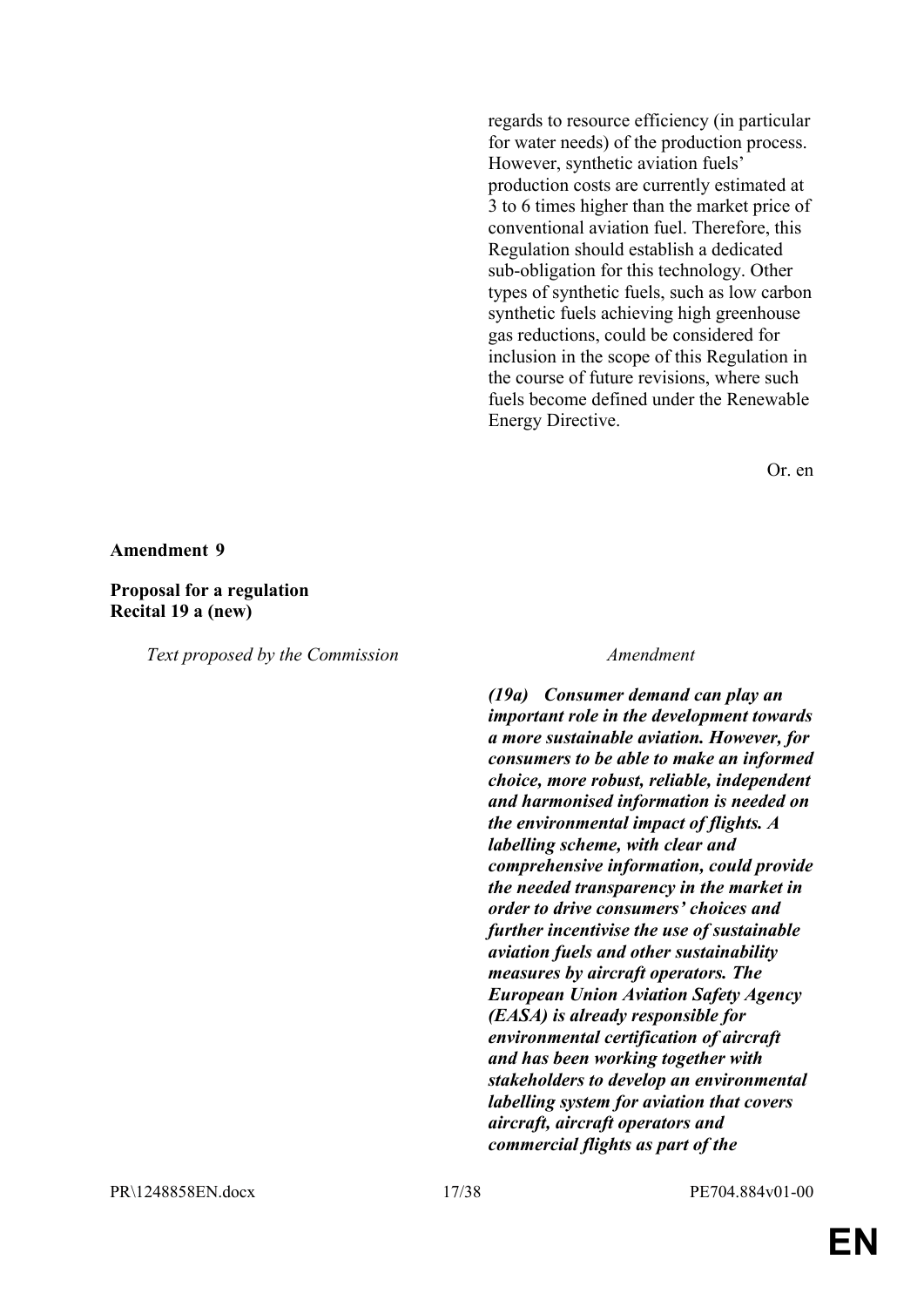*Sustainable and Smart Mobility Strategy. EASA should be tasked with the further development, implementation and functioning of such system to ensure independence, technical robustness and synergies with other EU measures.*

Or. en

#### *Justification*

*In order for consumer demand to play a proper role in the development towards a more sustainable aviation and further incentivise the use of SAF, a labelling scheme should be set up to provide the needed transparency in the market with robust, reliable, independent and harmonised information.*

#### **Amendment 10**

### **Proposal for a regulation Recital 20**

#### *Text proposed by the Commission Amendment*

(20) It is essential to ensure that the minimum shares of sustainable aviation fuels can be successfully supplied to the aviation market without supply shortages. For this purpose, sufficient lead-time should be planned to allow the renewable fuels industry to develop production capacity accordingly. The supply of sustainable aviation fuels should become mandatory starting in 2025. Similarly, in order to provide legal certainty and predictability to the market and drive investments durably towards sustainable aviation fuels production capacity, the terms of this Regulation should be stable over a long period of time.

(20) It is essential to ensure that the minimum shares of sustainable aviation fuels can be successfully supplied to the aviation market without supply shortages. For this purpose, sufficient lead-time should be planned *and a flexibility mechanism put in place* to allow the renewable fuels industry to develop production capacity accordingly *and to allow aviation fuel providers and aircraft operators to meet their obligations in the most cost-effective way, without reducing the overall environmental ambitions of this Regulation*. The supply of sustainable aviation fuels should become mandatory starting in 2025*, with the flexibility provided for in the SAF flexibility mechanism*. Similarly, in order to provide legal certainty and predictability to the market and drive investments durably towards sustainable aviation fuels production capacity, the terms of this Regulation should be stable over a long period of time.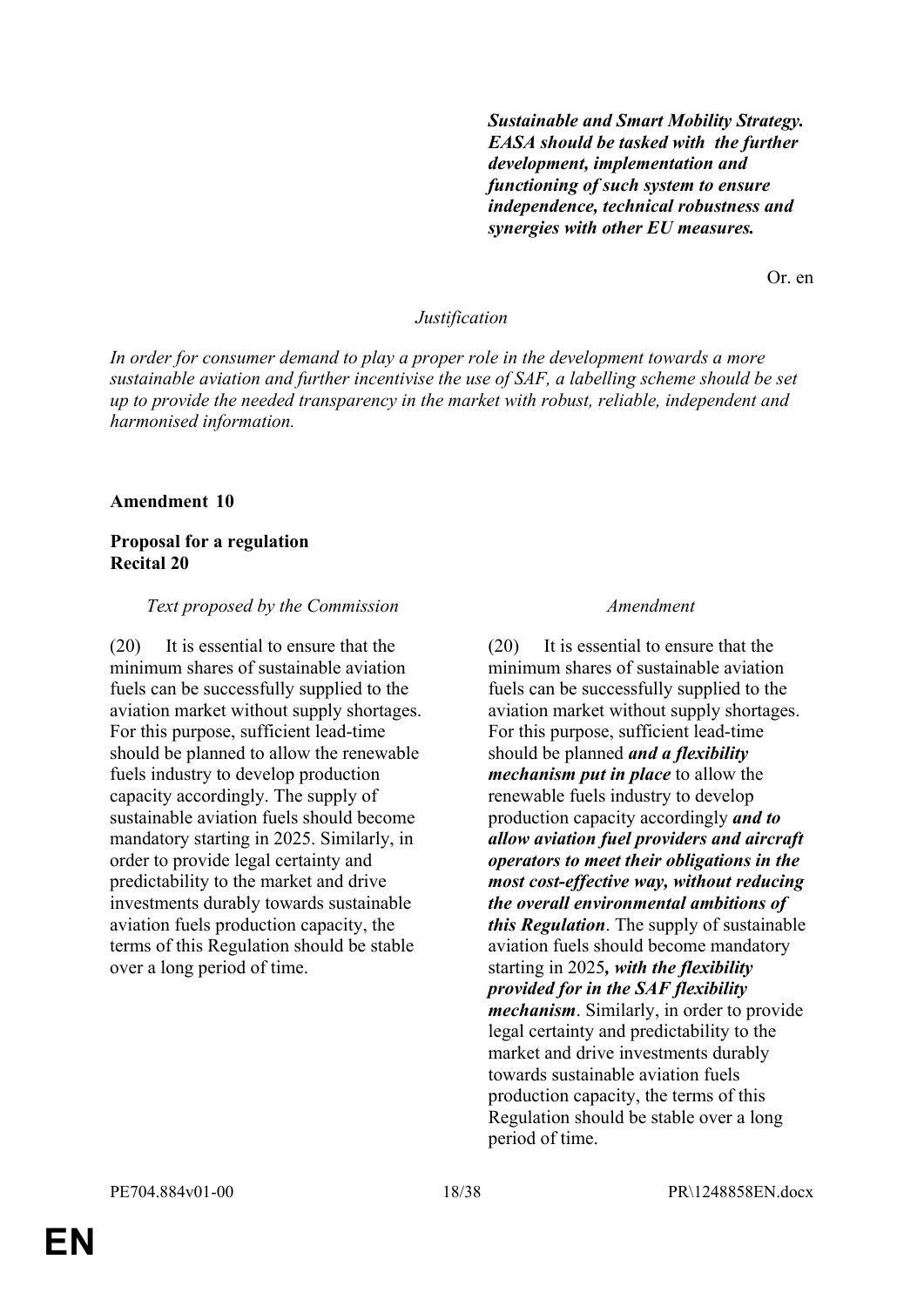### *Justification*

*It is important to allow for some flexibility to allow the distribution and uptake of sustainable aviation fuels to take place in a more cost-effective way. Therefore, a flexibility system should be put in place during a transitional period for the ramp-up of the mandate.*

#### **Amendment 11**

### **Proposal for a regulation Recital 22**

*Text proposed by the Commission Amendment*

(22) *Airports covered by this Regulation should* ensure that all the necessary infrastructure is provided for delivery, storage and refuelling of sustainable aviation fuel, so as not to constitute an obstacle with respect to the uptake of such sustainable aviation fuel. If necessary, the Agency should be able to require a Union airport to provide information on the infrastructure available allowing for seamless distribution and refuelling of aircraft operators with sustainable aviation fuels. The role of the Agency should allow airports and airlines to have a common focal point, in the event where technical clarification is necessary on the availability of fuel infrastructure.

(22) *It is important to* ensure that all the necessary infrastructure is provided for delivery, storage and refuelling of *liquid, drop-in* sustainable aviation fuel, so as not to constitute an obstacle with respect to the uptake of such sustainable aviation fuel*. Airports covered by this Regulation, or, where applicable, the relevant managing body of the centralised infrastructure of the airport as referred to in Article 8 of Council Directive 96/67/EC ("Groundhandling Directive"), should therefore take all necessary measures to facilitate the provision of the infrastructure necessary for the delivery, storage and uplifting of such sustainable aviation fuels and the access of aircraft operators to them*. If necessary, the Agency should be able to require a Union airport to provide information on the infrastructure available allowing for seamless distribution and refuelling of aircraft operators with sustainable aviation fuels. The role of the Agency should allow airports and airlines to have a common focal point, in the event where technical clarification is necessary on the availability of fuel infrastructure. *When electric or hydrogen-powered aircrafts become mature and commercially available, it will be necessary for airports covered by this Regulation to take all necessary measures*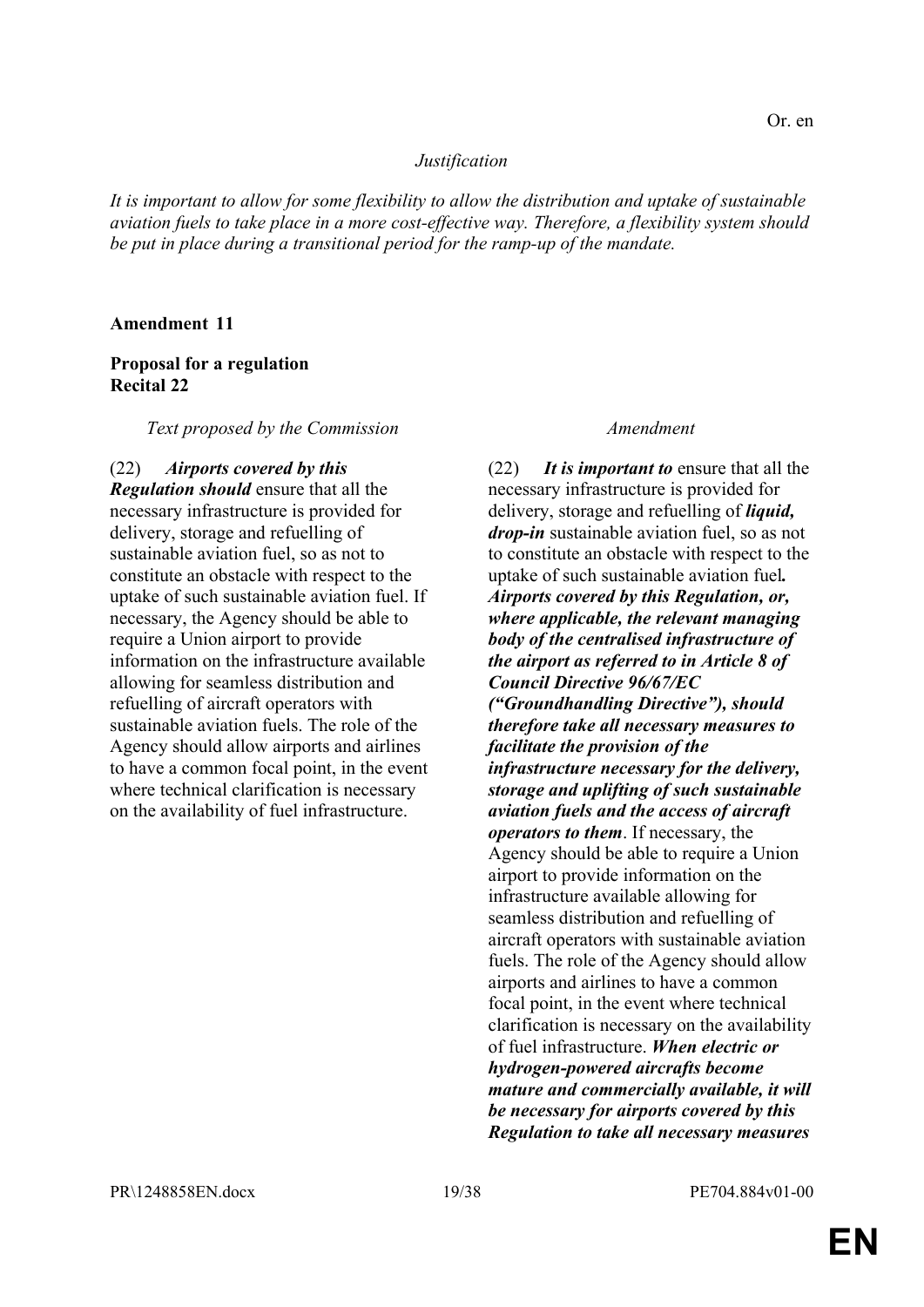*to facilitate an appropriate infrastructure for hydrogen and electric recharging for aircrafts, in accordance with the respective deployment plan of the national policy framework, as set out in the proposed Regulation on the deployment of alternative fuels infrastructure.*

Or. en

#### *Justification*

*For the market to develop, it is essential to ensure that the necessary infrastructure is in place in Union airports to uptake SAF. This is especially the case for electric or hydrogen-powered aircrafts, when they will become commercially available.*

#### **Amendment 12**

### **Proposal for a regulation Recital 26 a (new)**

*Text proposed by the Commission Amendment*

*(26a) The introduction in the Union of a mandate on the uptake of sustainable aviation fuels could lead to an undue competitive disadvantage for EU airlines operating direct long-haul flights from an Union airport in comparison with their competitors connecting via an airport hub outside the Union. In order to further promote the uptake of sustainable aviation fuels in the Union, while avoiding an undue distortion of the international level playing field, airlines should be entitled to obtain free allowances for the uplifting of sustainable aviation fuels under the ETS scheme. In parallel, the Union should encourage neighbouring countries to adopt similar mandates for sustainable aviation fuels in the framework of bilateral air agreements, in order to provide for a level playing field for international, long-haul flights.*

Or. en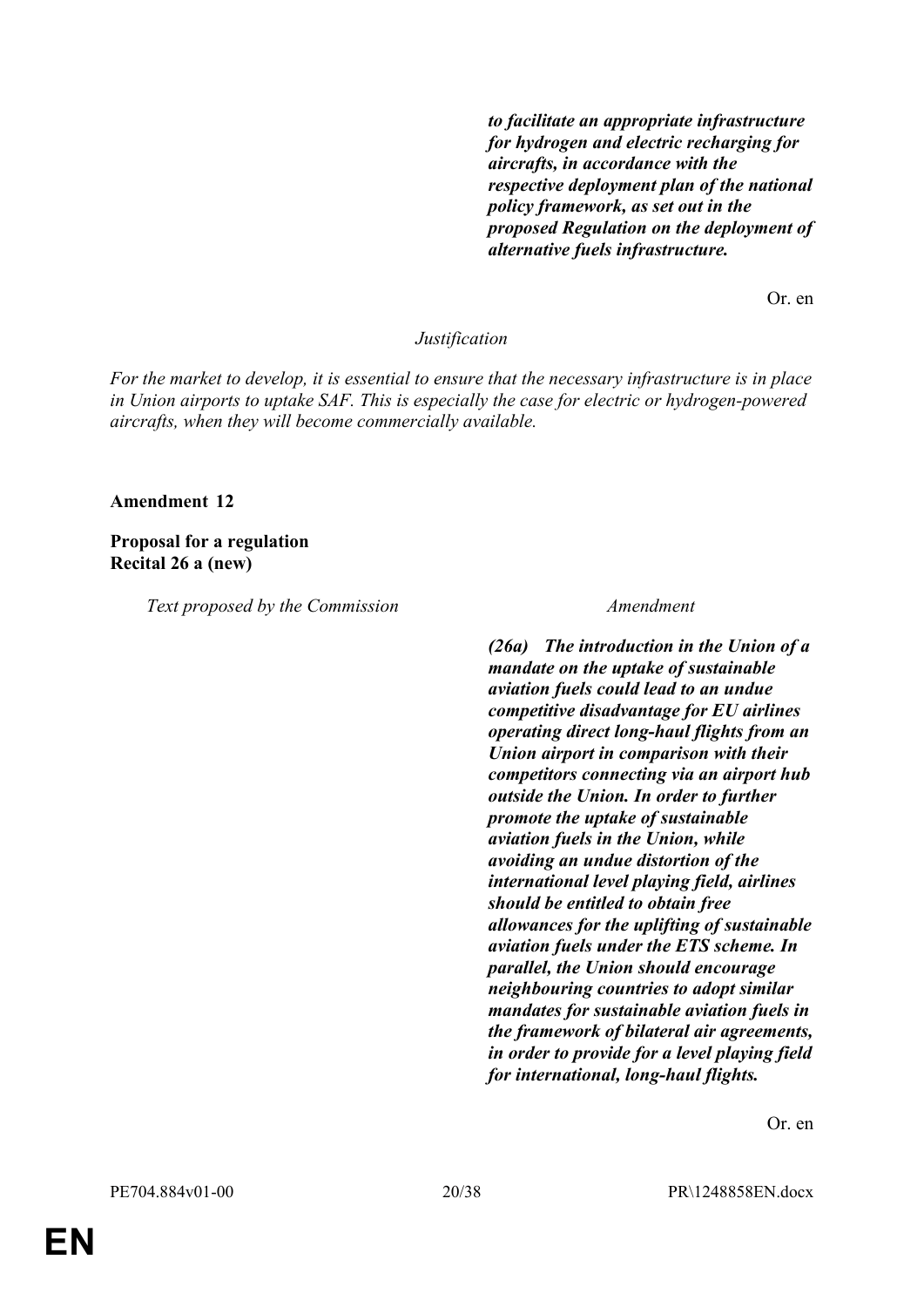#### *Justification*

*There is a risk that "carbon leakage" will take place by international flights being redirected through airport hubs just outside the Union. In order to mitigate this risk and to avoid an undue distortion of the international level playing field, airlines should be able to claim free ETS-allowances for the uplifting of SAF, that is for the moment considerably more expensive than kerosene.*

#### **Amendment 13**

### **Proposal for a regulation Recital 27**

#### *Text proposed by the Commission Amendment*

(27) It is essential that aircraft operators can claim the use of sustainable aviation fuels under greenhouse gas schemes such as the EU Emissions Trading System or CORSIA, depending on the route of their flights. However, it is essential that this regulation should not lead to a double counting of emissions reductions. Aircraft operators should only be allowed to claim benefits for the use of an identical batch of sustainable aviation fuels once. Fuel suppliers should be requested to provide free of charge to aircraft operators any information pertaining to the properties of the sustainable aviation fuel sold to that aircraft operator and that is relevant for reporting purposes by the aircraft operator under this Regulation or greenhouse gas schemes.

(27) *In order to create incentives for the uptake of sustainable aviation fuels, that have a substantial price difference compared with conventional fuels,* it is essential that aircraft operators can claim the use of sustainable aviation fuels under greenhouse gas schemes such as the EU Emissions Trading System or CORSIA, depending on the route of their flights. However, it is essential that this regulation should not lead to a double counting of emissions reductions. Aircraft operators should only be allowed to claim benefits for the use of an identical batch of sustainable aviation fuels once. Fuel suppliers should be requested to provide free of charge to aircraft operators any information pertaining to the properties of the sustainable aviation fuel sold to that aircraft operator and that is relevant for reporting purposes by the aircraft operator under this Regulation or greenhouse gas schemes.

Or. en

**Amendment 14**

**Proposal for a regulation Recital 28 a (new)**

PR\1248858EN.docx 21/38 PE704.884v01-00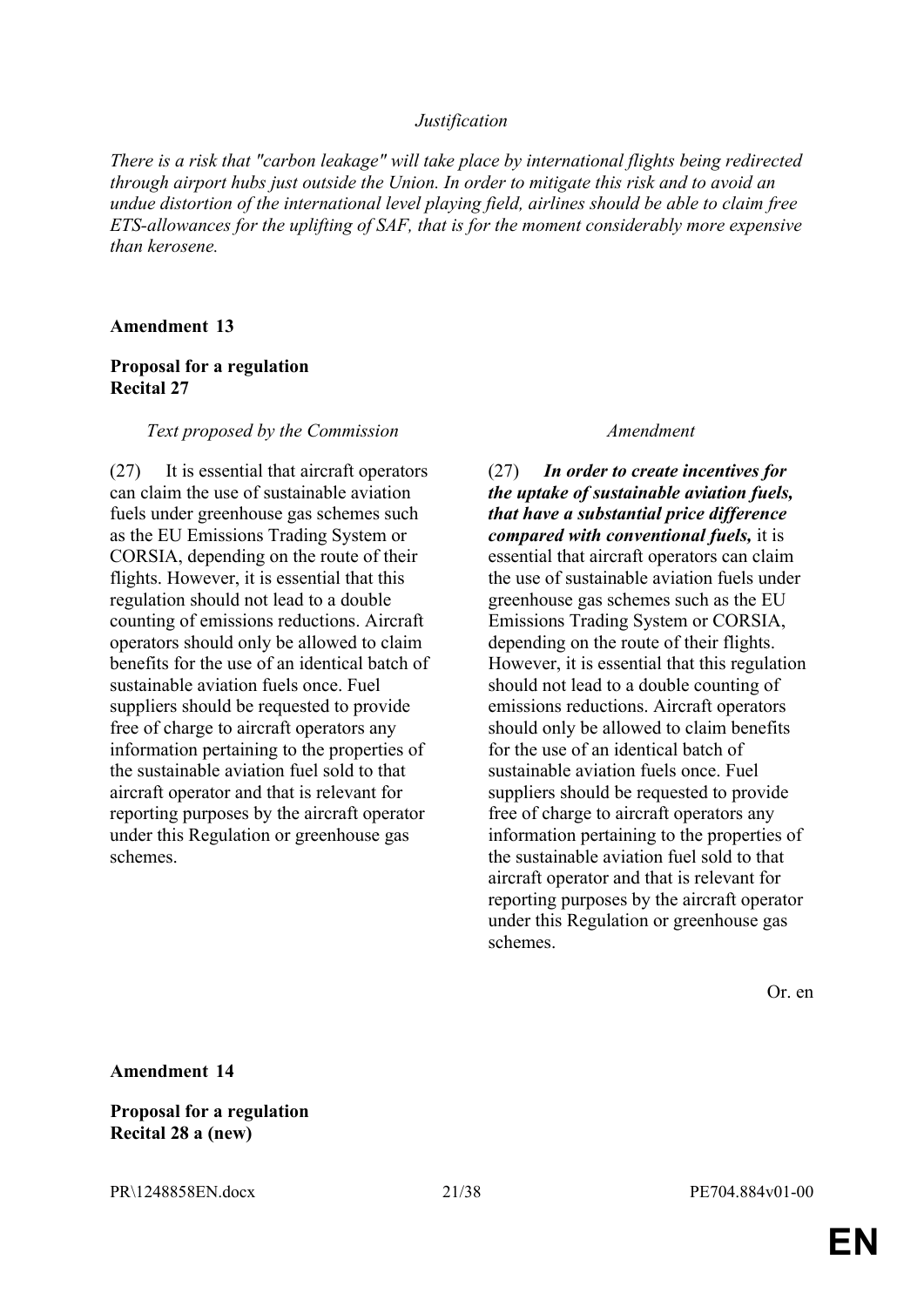*Text proposed by the Commission Amendment*

*(28a) The successful transition to sustainable aviation requires an integrated approach and the appropriate enabling environment to stimulate innovation, involving both public and private investment in research and development, technological and operational measures, and the deployment of sustainable aviation fuels and of zeroemission technologies, including the necessary refuelling and recharging infrastructure in airports. For this purpose, the revenues generated by the penalties should be allocated to a new Sustainable Aviation Fund.*

Or. en

# *Justification*

*It is important that any revenue will be used specifically to make the aviation sector more sustainable. Therefore, a dedicated Fund has to be established.*

### **Amendment 15**

### **Proposal for a regulation Recital 31**

*Text proposed by the Commission Amendment*

(31) A transitional period of *5* years *should be provided* to allow *for* a reasonable amount of time *for aviation fuel suppliers, Union airports and aircraft operators* to make the necessary technological and logistical investments. During this phase, aviation fuel containing higher shares of sustainable aviation fuel may be used to compensate for lower shares of sustainable aviation fuels or for the reduced availability of conventional aviation fuel at other airports.

(31) *A flexibility mechanism should be set up with* a transitional period of *8* years *from the date of application of this Regulation to fuel suppliers and aircraft operators* to allow *them* a reasonable amount of time to make the necessary technological and logistical investments. During this phase, aviation fuel containing higher shares of sustainable aviation fuel may be used to compensate for lower shares of sustainable aviation fuels or for the reduced availability of conventional aviation fuel at other airports*, while guaranteeing a high level of*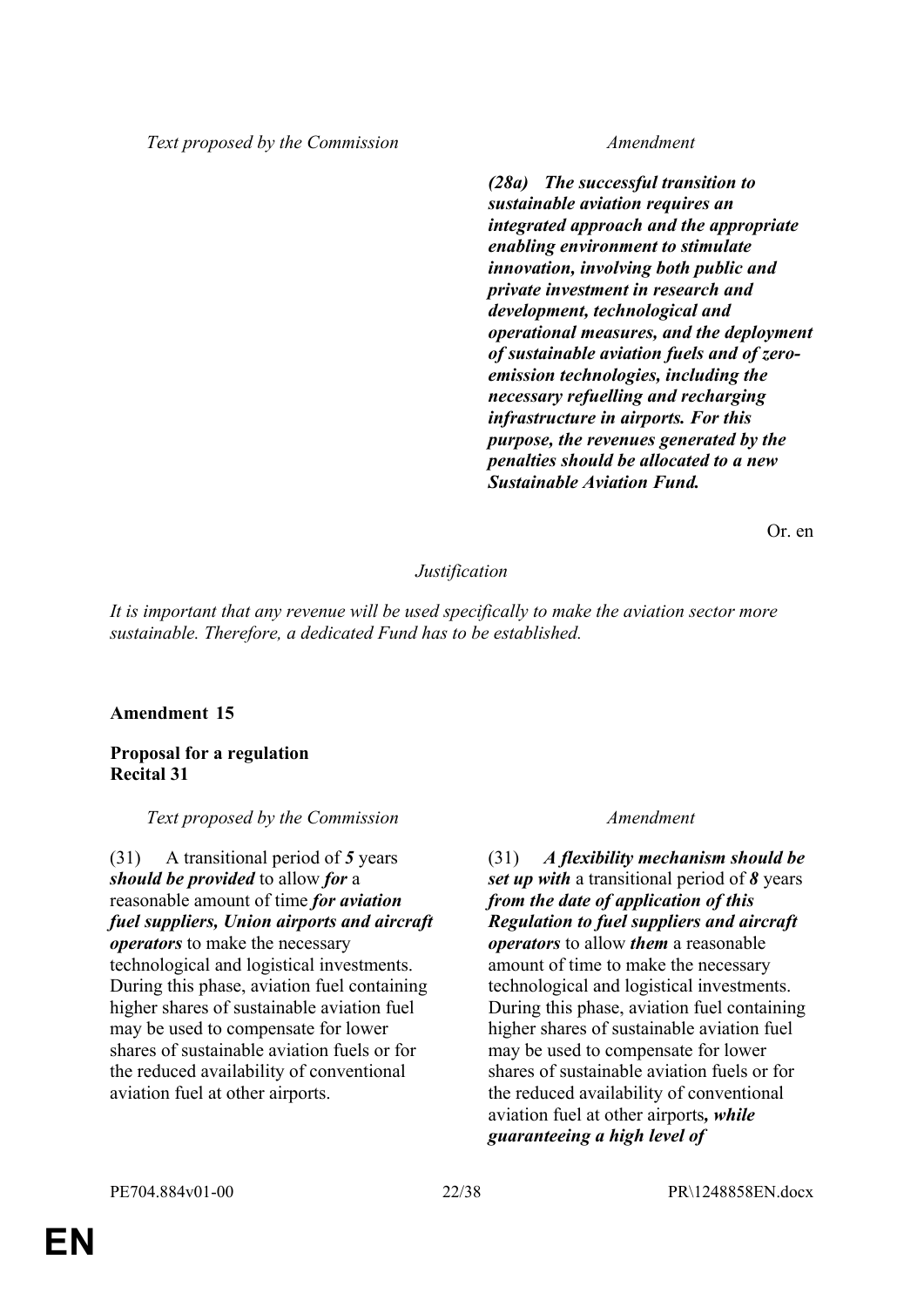*environmental integrity*. *That flexibility mechanism will also help safeguarding air-connectivity by preventing lessconnected European regions with fewer alternative transport from being disproportionally affected.*

Or. en

#### *Justification*

*It is important to allow for some flexibility to allow the distribution and uptake of sustainable aviation fuels to take place in a more cost-effective way. Therefore, a flexibility system should be put in place during a transitional period for the ramp-up of the mandate.*

#### **Amendment 16**

**Proposal for a regulation Article 3 – paragraph 1 – indent 1**

*Text proposed by the Commission Amendment*

— 'Union airport' means an airport as defined in Article *2(2)* of Directive 2009/12/EC of the European Parliament and of the Council<sup>13</sup>, where passenger *traffic was higher than 1 million passengers or where the freight traffic was higher than 100000 tons in the reporting period, and* is not situated in an outermost region, as listed in Article 349 of the Treaty on the Functioning of the European Union;

— 'Union airport' means an airport as defined in Article *2(1)* of Directive 2009/12/EC of the European Parliament and of the Council<sup>13</sup>, which is not situated in an outermost region, as listed in Article 349 of the Treaty on the Functioning of the European Union;

<sup>13</sup> Directive 2009/12/EC of the European Parliament and of the Council of 11 March 2009 on airport charges

Or. en

#### *Justification*

*In order to ensure a level playing field in the internal market, after the transitional period, almost all airports should be included in the scope.*

 $\mathcal{L}_\text{max}$  , and the contract of the contract of the contract of the contract of the contract of the contract of

<sup>13</sup> Directive 2009/12/EC of the European Parliament and of the Council of 11 March 2009 on airport charges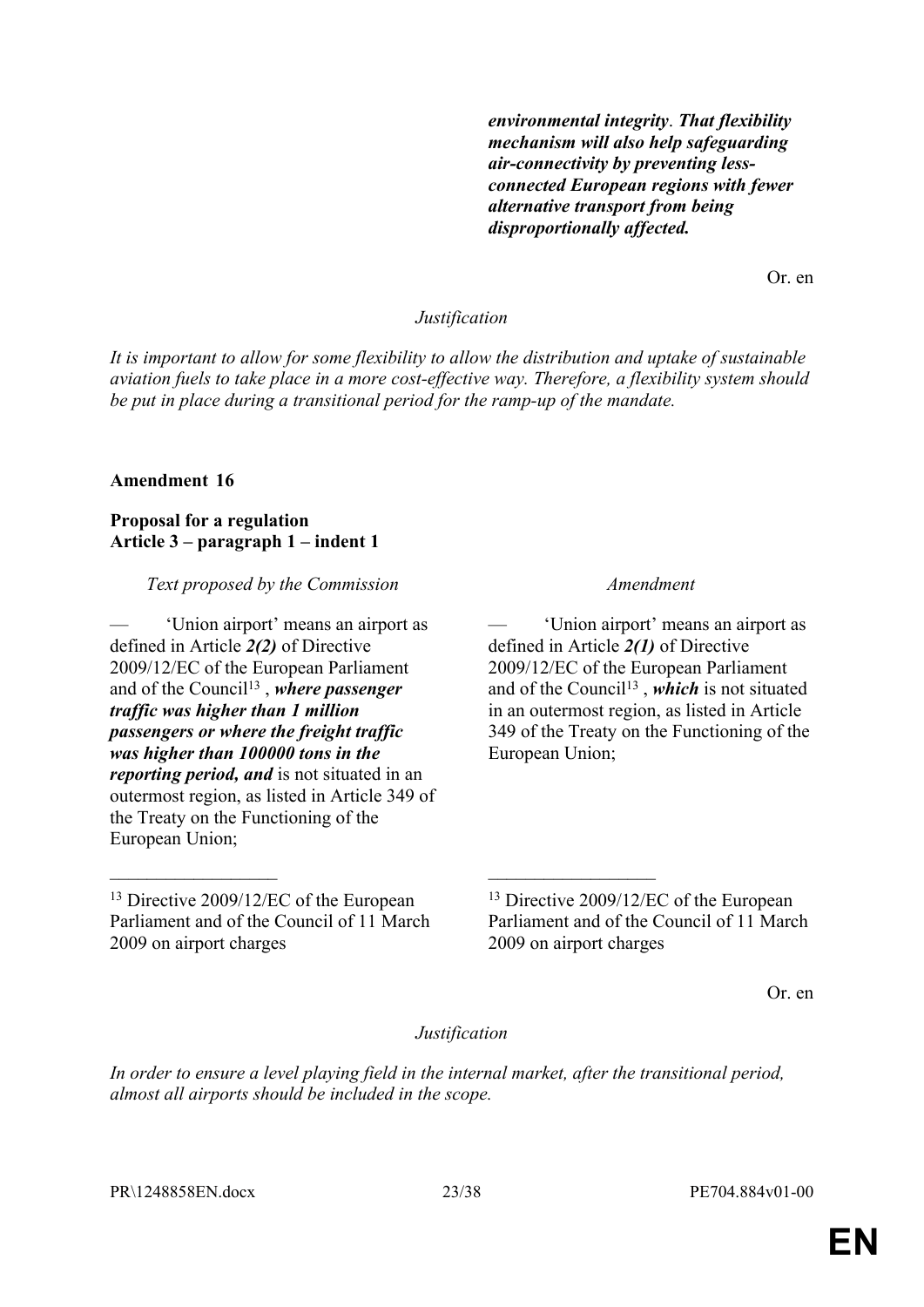# **Amendment 17**

### **Proposal for a regulation Article 3 – paragraph 1 – indent 2**

### *Text proposed by the Commission Amendment*

— 'aircraft operator' means a person that operated at least *729* commercial air transport flights departing from Union airports in the reporting period or, where that person may not be identified, the owner of the aircraft;

— 'aircraft operator' means a person that operated at least *52* commercial air transport flights departing from Union airports in the reporting period or, where that person may not be identified, the owner of the aircraft;

Or. en

# *Justification*

*In order to ensure a level playing field in the internal market, the threshold needs to be lowered so that almost all commercial airlines will be included in the scope.*

# **Amendment 18**

# **Proposal for a regulation Article 3 – paragraph 1 – indent 5**

# *Text proposed by the Commission Amendment*

'sustainable aviation fuels' ('SAF') means drop-in aviation fuels that are either synthetic aviation fuels, advanced biofuels as defined in Article 2, second paragraph, point 34 of Directive (EU) 2018/2001, or biofuels produced from the feedstock listed in Part B of Annex IX to that Directive, which comply with the sustainability and greenhouse gas emissions criteria laid down in Article 29(2) to (7) of that Directive and are certified in accordance with Article 30 of this Directive;

— 'sustainable aviation fuels' ('SAF') means *either* drop-in aviation fuels that are either synthetic aviation fuels, advanced biofuels as defined in Article 2, second paragraph, point 34 of Directive (EU) 2018/2001, or biofuels produced from the feedstock listed in Part B of Annex IX to that Directive, which comply with the sustainability and greenhouse gas emissions criteria laid down in Article 29(2) to (7) of that Directive and are certified in accordance with Article 30 of this Directive*, or hydrogen or electricity*;

*[This is a horizontal amendment. If adopted, the rest of the text will be adapted accordingly]*

Or. en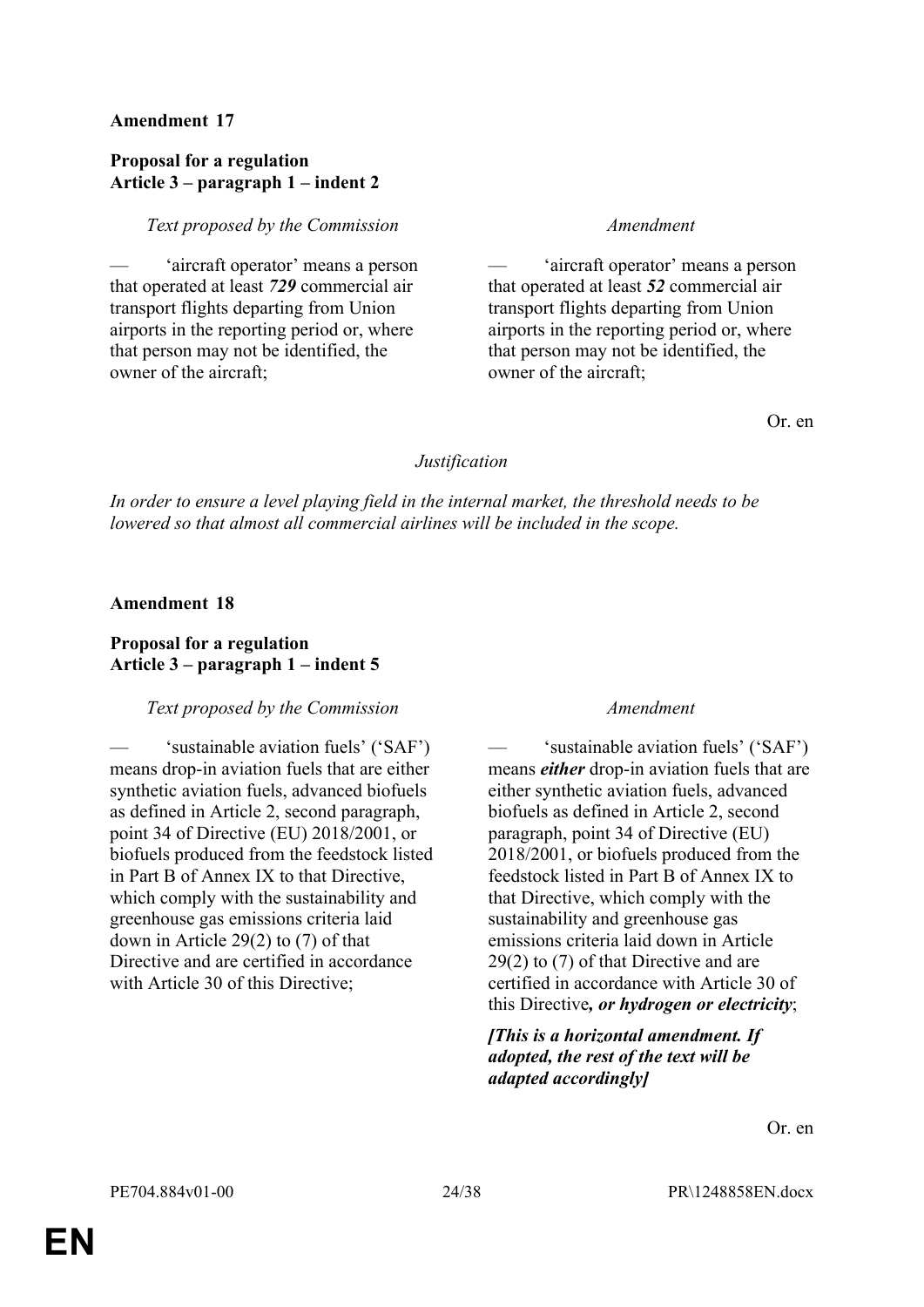### *Justification*

*It is important to include promising technologies, such as hydrogen and electricity, in the definition of SAF. While for the moment they are not yet commercially available, they are expected to enter the market in the coming decade and should therefore be taken into account and their development further encouraged and accelerated.*

### **Amendment 19**

**Proposal for a regulation Article 3 – paragraph 1 – indent 16 a (new)**

*Text proposed by the Commission Amendment*

*- 'SAF flexibility mechanism' means a system to be established for a period of 8 years from the date of application of Article 4 and Article 5 in accordance with Article 15 by which the supply and uptake of sustainable aviation fuels is driven by market freedom with flexibility for aircraft operators and aviation fuel suppliers to arrange the distribution and use of sustainable aviation fuels in a cost-effective way at the Union airports of their choice and in proportion with their needs, and that enables aircraft operators to purchase sustainable aviation fuels through contractual arrangements with aviation fuel suppliers and to claim its use at Union airports, where applicable, under a greenhouse gas scheme in accordance with Article [...] of Directive (EU) 2021/0207.*

Or. en

### *Justification*

*It is important to allow for some flexibility to allow the distribution and uptake of sustainable aviation fuels to take place in a more cost-effective way. Therefore, a flexibility system should be put in place during a transitional period for the ramp-up of the mandate.*

PR\1248858EN.docx 25/38 PE704.884v01-00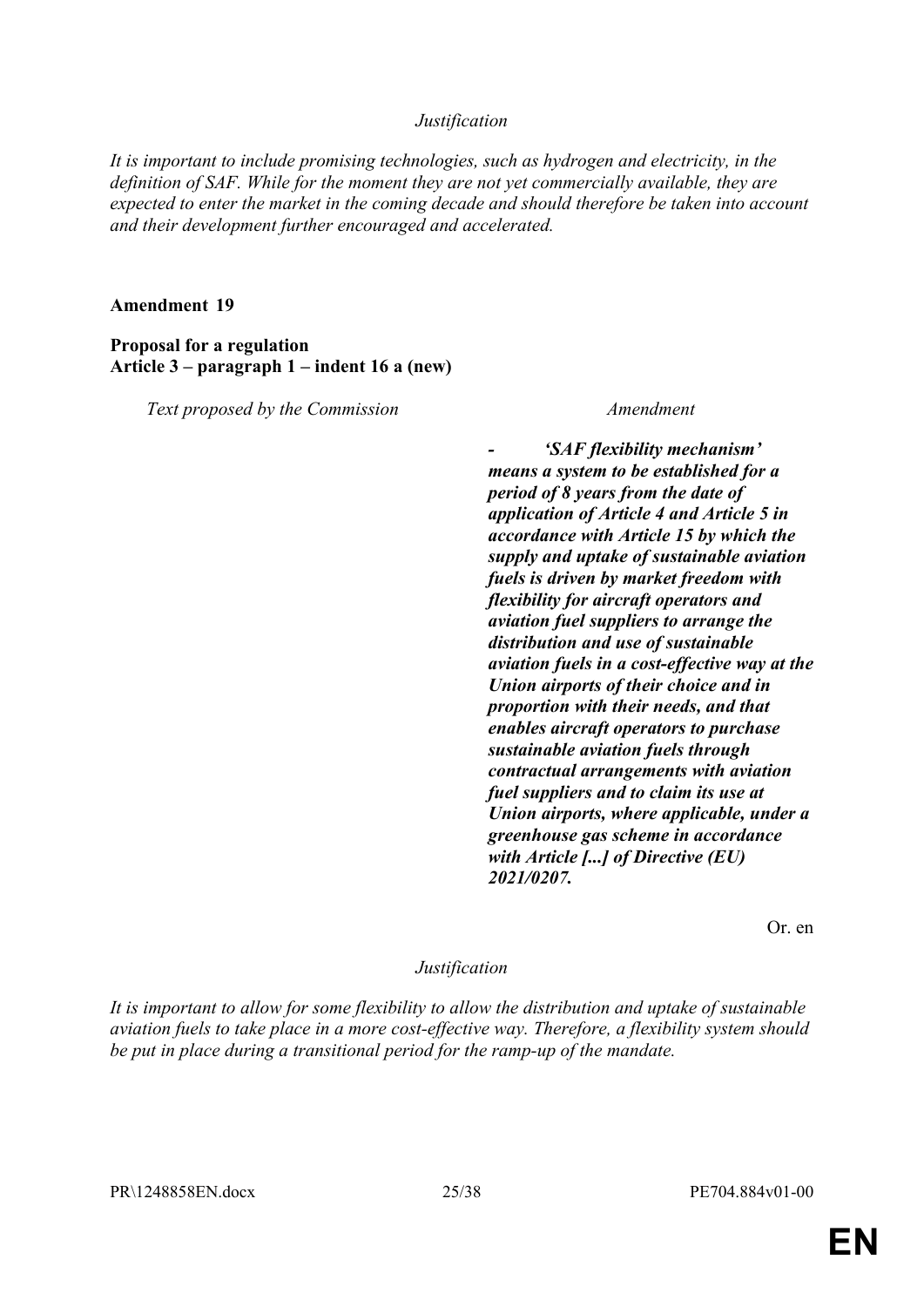# **Amendment 20**

# **Proposal for a regulation Article 4 – paragraph 1**

### *Text proposed by the Commission Amendment*

Aviation fuel suppliers shall ensure that all aviation fuel made available to aircraft operators at each Union airport contains a minimum share of sustainable aviation fuel, including a minimum share of synthetic aviation fuel in accordance with the values and dates of application set out in Annex I.

*Without prejudice to Article 13,* aviation fuel suppliers shall ensure that all aviation fuel made available to aircraft operators at each Union airport contains a minimum share of sustainable aviation fuel, including a minimum share of synthetic aviation fuel in accordance with the values and dates of application set out in Annex I.

Or. en

# *Justification*

*It is important to allow for some flexibility to allow the distribution and uptake of sustainable aviation fuels to take place in a more cost-effective way. Therefore, a flexibility system should be put in place during a transitional period for the ramp-up of the mandate.*

# **Amendment 21**

**Proposal for a regulation Article 6 – title**

*Text proposed by the Commission Amendment*

Obligations of Union airports to *provide* the infrastructure

Obligations of Union airports to *facilitate the provision of* the infrastructure

Or. en

# *Justification*

*In order to allow for different arrangements in airports regarding the fuel infrastructure and the provision of fuels to aircrafts.*

**Amendment 22**

**Proposal for a regulation Article 6 – paragraph 1**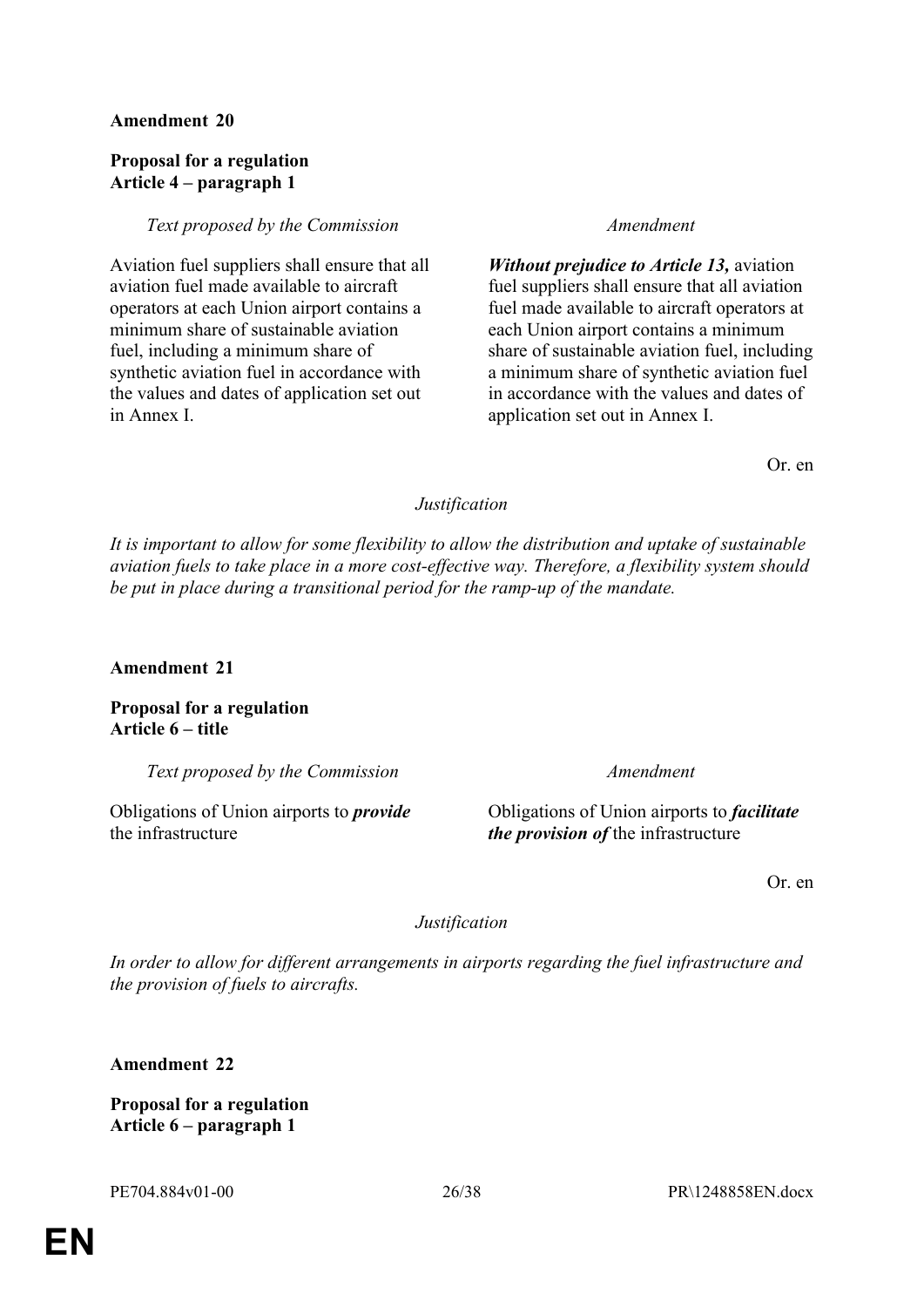### *Text proposed by the Commission Amendment*

Union airports shall take necessary measures to facilitate the access of aircraft operators to aviation fuels containing shares of sustainable aviation fuels in accordance with Annex I and, shall *provide* the infrastructure necessary for the delivery, storage and uplifting of such fuels.

Union airports shall take *all* necessary measures to facilitate the access of aircraft operators to aviation fuels containing shares of sustainable aviation fuels in accordance with Annex I and, shall *facilitate the provision of* the infrastructure necessary for the delivery, storage and uplifting of such fuels*, including an appropriate infrastructure for hydrogen and electric recharging for aircraft, commensurate with the uptake of such aircraft, in accordance with the respective deployment plan of the national policy framework, as set out in Article 13(l)of Regulation [...] on the deployment of alternative fuels infrastructure*.

Or. en

# *Justification*

*The necessary infrastructure for alternative propulsion systems, such as hydrogen- and electricity-based aircrafts, should be put in place, when these technologies become commercially available. Without the appropriate infrastructure in place, airlines will be hesitant to adopt these new technologies. The national policy framework, as set out in the AFIR proposal, should include a deployment plan for this infrastructure at airports, matching the development of these technologies.*

### **Amendment 23**

# **Proposal for a regulation Article 6 – paragraph 3**

### *Text proposed by the Commission Amendment*

The Agency shall assess the information received and inform the Commission if such information allows to conclude that the Union airport does not fulfil its obligations. Union airports shall take *the* necessary measures to identify and address the lack of adequate airport infrastructure *in 5* years after the entry into force of the Regulation *or after the year when they* 

The Agency shall assess the information received and inform the Commission if such information allows to conclude that the Union airport does not fulfil its obligations. Union airports shall take *all* necessary measures to identify and address the lack of adequate airport infrastructure *within 3* years after the entry into force of the Regulation.

PR\1248858EN.docx 27/38 PE704.884v01-00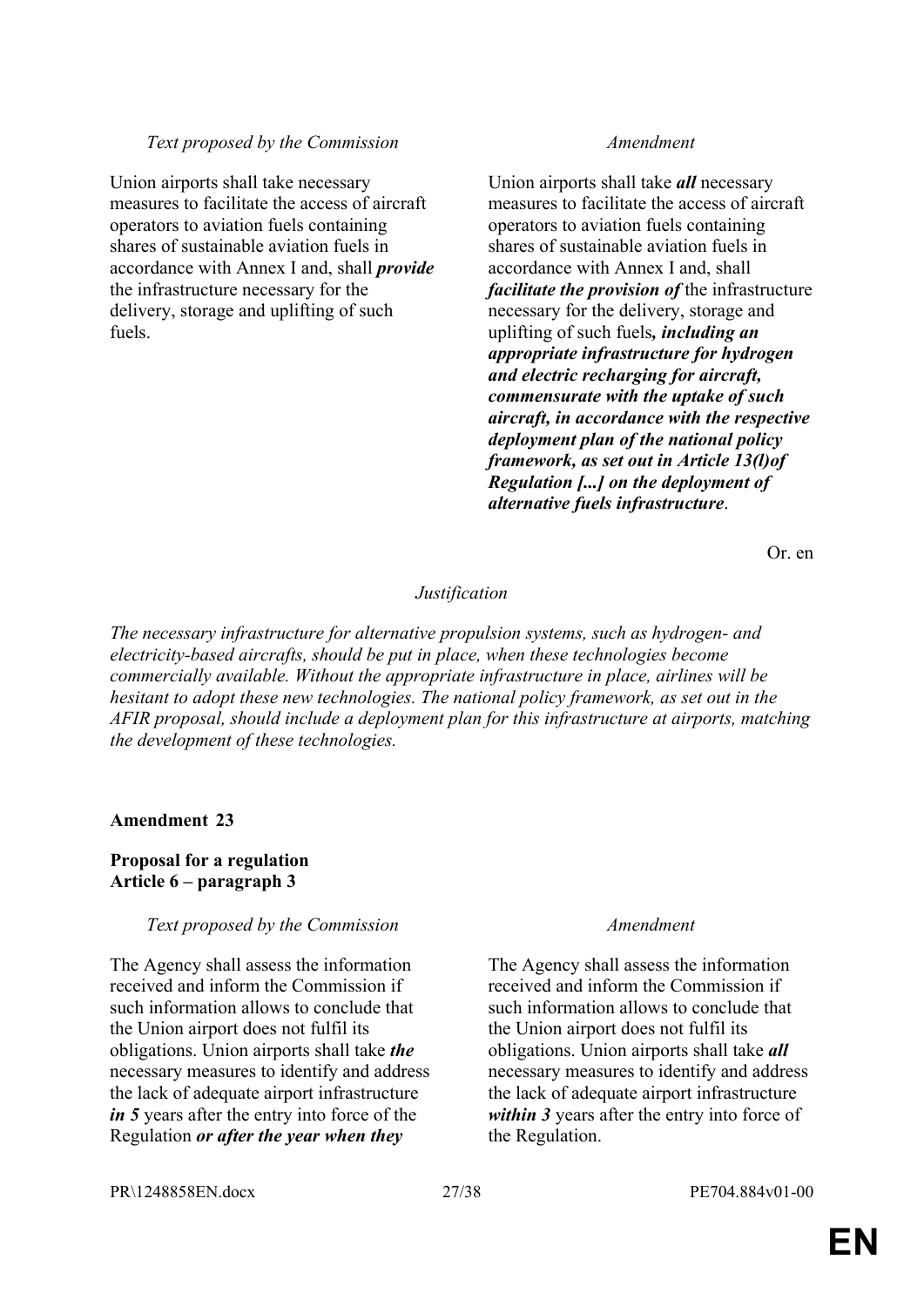### *Justification*

*It is important that any difficulties encountered to access the necessary aviation fuels are addressed as soon as possible.*

**Amendment 24**

# **Proposal for a regulation Article 7 – paragraph 1 – introductory part**

*Text proposed by the Commission Amendment*

By 31 March of each reporting year, aircraft operators shall report the following information to the Agency:

By 31 March of each reporting year, aircraft operators shall report the following information *relative to the reporting period* to the Agency:

Or. en

# *Justification*

*Technical correction. To align the wording with the other Articles on information provision.*

# **Amendment 25**

# **Proposal for a regulation Article 8 – paragraph 1 – introductory part**

### *Text proposed by the Commission Amendment*

Aircraft operators shall not claim benefits for the use of an identical batch of sustainable aviation fuels under more than one greenhouse gas scheme. Together with the report referred to in Article 7, aircraft operators shall provide the Agency with:

*Aircraft operators shall be able to claim the allocation of free allowances under the ETS scheme for the uplifting of sustainable aviation fuels in accordance with Article [3e (new)] of Directive 2003/87/EC.* Aircraft operators shall not claim benefits for the use of an identical batch of sustainable aviation fuels under more than one greenhouse gas scheme. Together with the report referred to in Article 7, aircraft operators shall provide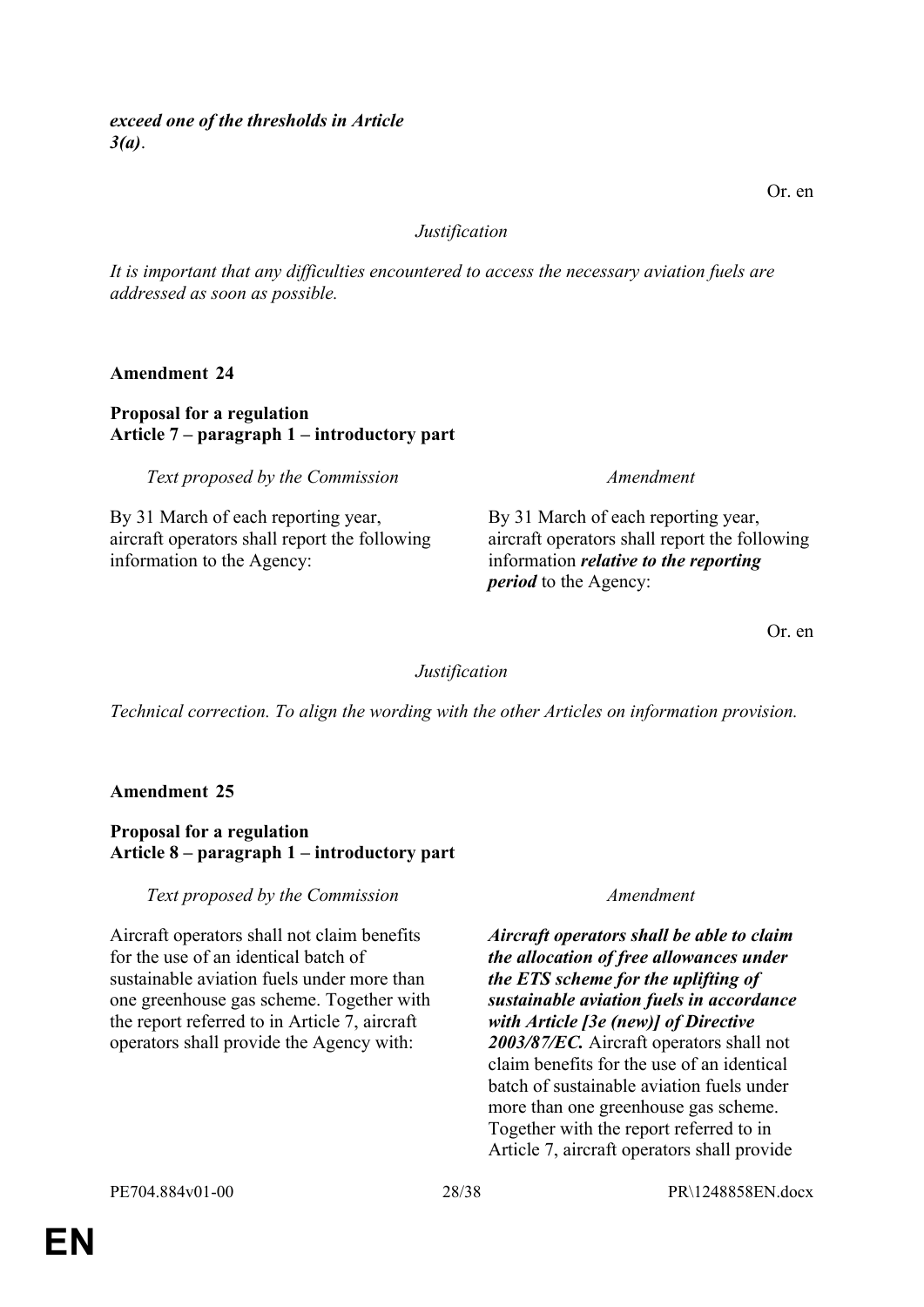PR\1248858EN.docx 29/38 PE704.884v01-00

(2) Member States shall ensure that any aircraft operator failing to comply with the obligations laid down in Article 5 is liable to an administrative fine. That fine shall be at least twice as high as the multiplication of the yearly average price of aviation fuel per tonne and of the total yearly non-

2. Member States shall ensure that any aircraft operator failing to comply with the obligations laid down in Article 5 is liable to an administrative fine. That fine shall be at least twice as high as the multiplication of the yearly average price of aviation fuel per tonne and of the total yearly nontanked quantity*. An aircraft operator may* 

*Text proposed by the Commission Amendment*

**Proposal for a regulation Article 11 – paragraph 2**

**Amendment 27**

**Amendment 26**

**Proposal for a regulation**

*Text proposed by the Commission Amendment*

**Article 9 – paragraph 1 – point c a (new)**

# *(ca) where applicable, the volume of hydrogen and/or electricity, supplied to each Union airport.*

Or. en

# *Justification*

*There is a risk that "carbon leakage" will take place by international flights being redirected through airport hubs just outside the Union. In order to mitigate this risk and to avoid an undue distortion of the international level playing field, airlines should be able to claim free ETS-allowances for the uplifting of SAF, that is for the moment considerably more expensive than kerosene.*

*Justification*

*It is specifically important to collect and report information about the production and uptake of hydrogen and electricity in the aviation sector since these are technologies that are not yet commercially viable, but that could have a big impact on the sustainability of the sector.*

the Agency with:

Or. en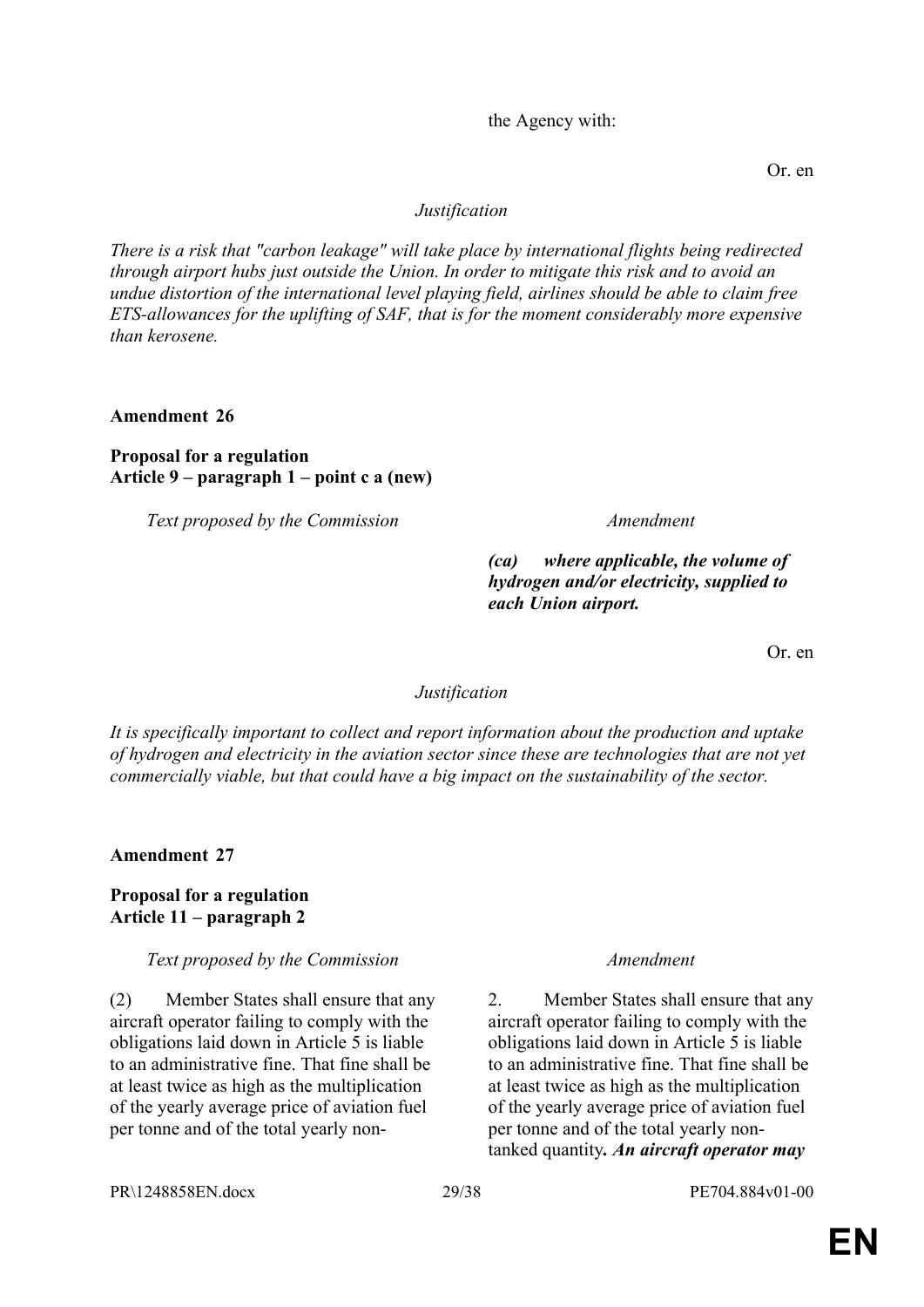tanked quantity; *be exempted from an administrative fine if it can prove that its failure to comply with the obligations laid down in Article 5 is caused by exceptional and unforeseeable circumstances, outside of its control, the effects of which could not have been avoided even if all reasonable measures had been taken*;

Or. en

### *Justification*

*It is important to give Member States the possibility to allow for a "force majeur" clause (following ECJ judgments C-314/06, C-218/09 and C-99/12), whereby extraordinary circumstances prevent an aircraft operator from meeting the refuelling obligations in a given year.*

### **Amendment 28**

# **Proposal for a regulation Article 11 – paragraph 7**

*Text proposed by the Commission Amendment*

(7) Member States shall have the necessary legal and administrative framework in place at national level to ensure the fulfilment of the obligations and the collection of the administrative fines. Member States shall transfer the amount collected through those administrative fines as contribution to the *InvestEU Green Transition Investment Facility, as a top-up to the EU guarantee*.

7. Member States shall have the necessary legal and administrative framework in place at national level to ensure the fulfilment of the obligations and the collection of the administrative fines. Member States shall transfer the amount collected through those administrative fines as contribution to the *Sustainable Aviation Fund, established under Article 11a*.

Or. en

# *Justification*

*It is important that any revenue will be used specifically to make the aviation sector more sustainable. Therefore, a dedicated Fund has to be established.*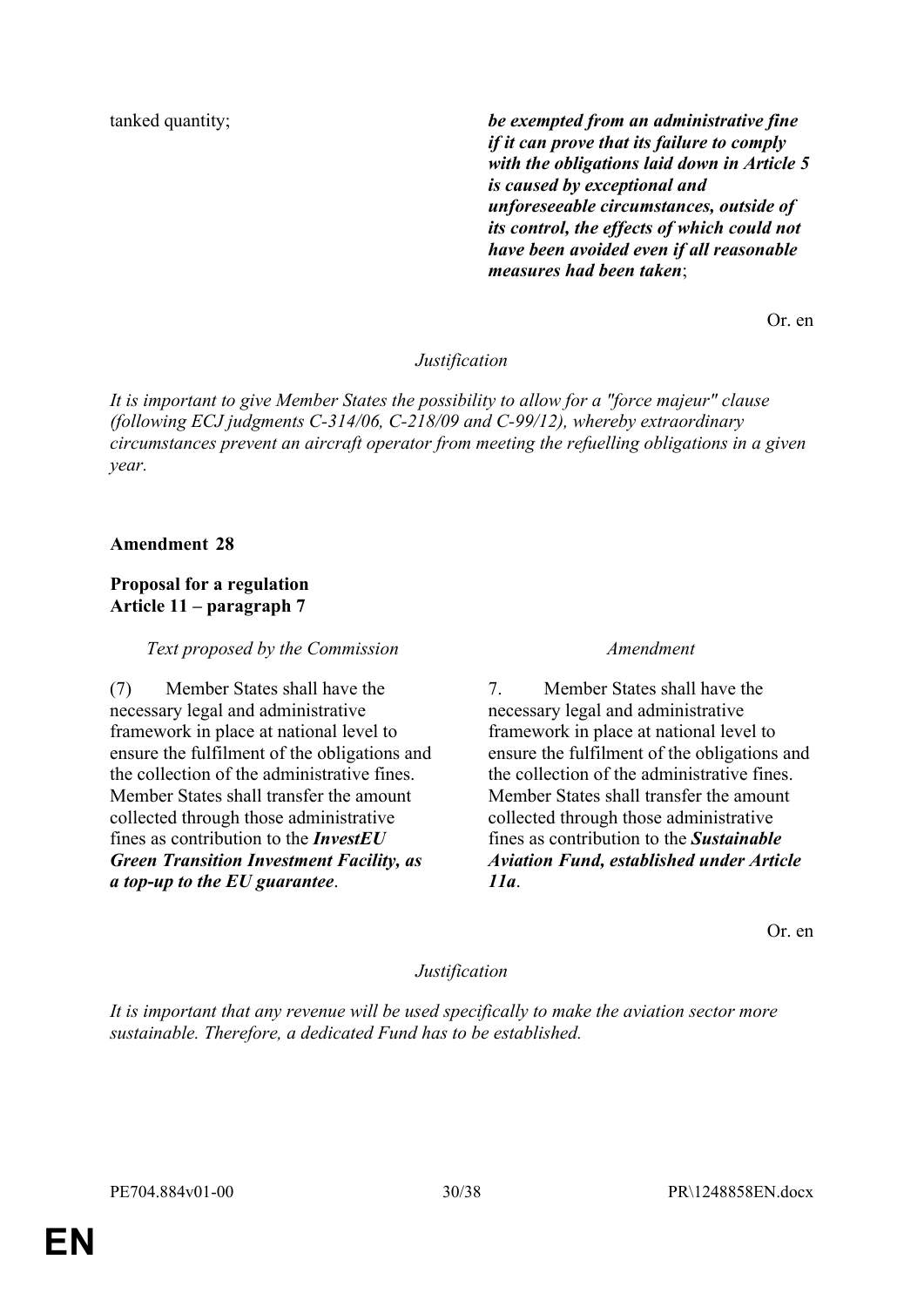### **Amendment 29**

# **Proposal for a regulation Article 11 a (new)**

*Text proposed by the Commission Amendment*

### *Article 11a*

#### *Sustainable Aviation Fund*

*1. A Sustainable Aviation Fund ('the Fund') shall be established for the period from 2023 to 2050 to accelerate the decarbonisation of the aviation sector without hampering its highly integrated internal market, and in particular to support investment in innovative technologies and infrastructure for the production, uptake and deployment of sustainable aviation fuels and other innovative aircraft propulsion technologies, including hydrogen and electricity. All investment supported by the Fund shall be made public and shall be consistent with the aims of this Regulation.*

*2. The Fund shall be managed centrally through a Union body whose governance structure and decision making process shall be transparent and inclusive, in particular in the setting of priority areas, criteria and grant allocation procedures. Relevant stakeholders shall have an appropriate consultative role. All information on the investments and all other relevant information on the functioning of the Fund shall be made available to the public.*

Or. en

# *Justification*

*It is important that any revenue will be used specifically to make the aviation sector more sustainable. Therefore, a dedicated Fund has to be established.*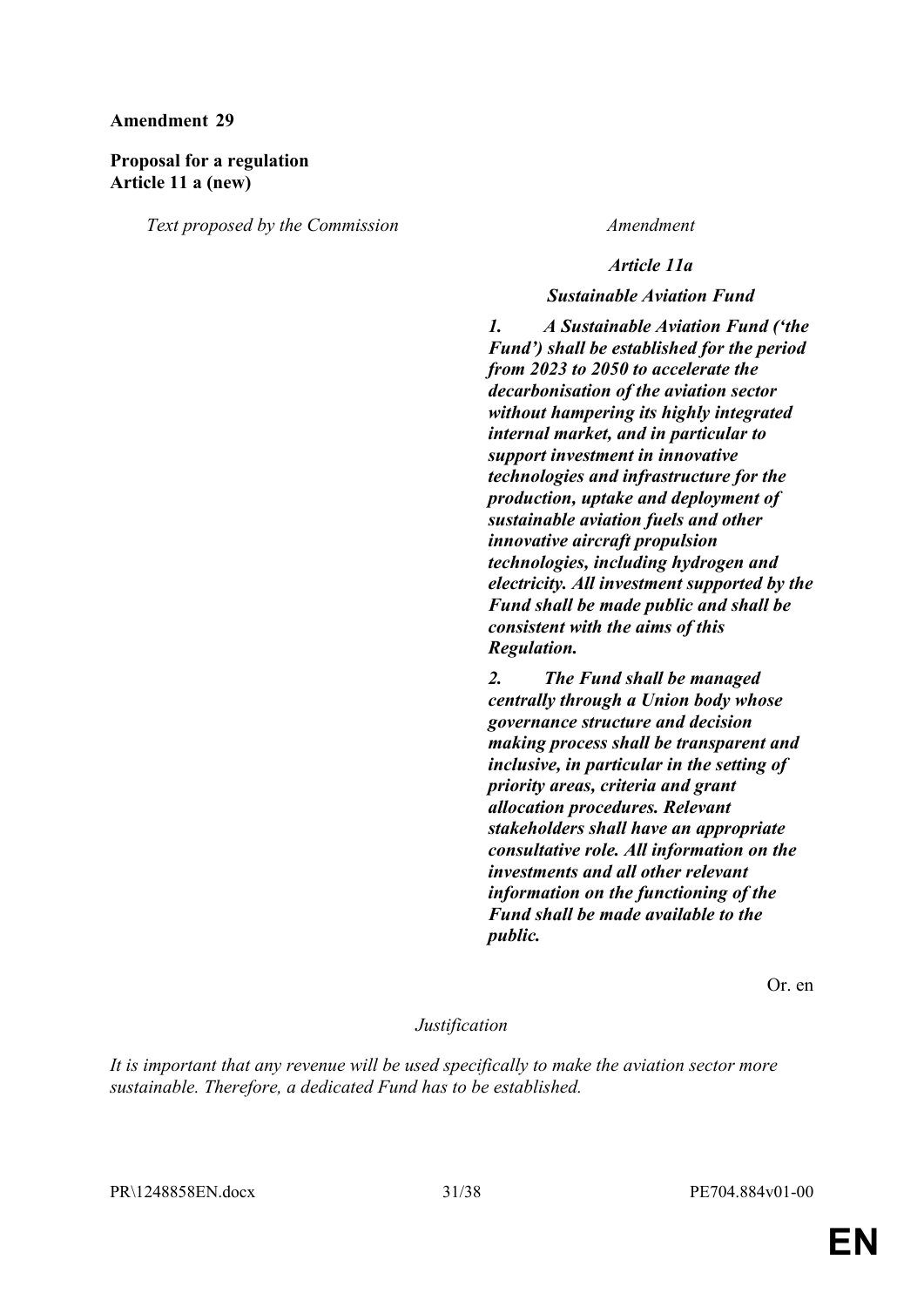### **Amendment 30**

# **Proposal for a regulation Article 12 – paragraph 1 – point b a (new)**

*Text proposed by the Commission Amendment*

*(ba) Where available, the amount of sustainable aviation fuel supplied and purchased by aircraft operators in the neighbouring countries of the Union with which a European Air Services Agreement has been concluded;*

Or. en

#### *Justification*

*There is a risk that "carbon leakage" will take place by international flights being redirected through airport hubs just outside the Union. It is therefore important to collect data on the amount of sustainable aviation fuels supplied and purchased in hubs just outside the Union.*

**Amendment 31**

**Proposal for a regulation Article 12 a (new)**

*Text proposed by the Commission Amendment*

*Article 12a*

*Union labelling system for the environmental performance of aviation*

*1. In order to further promote the uptake of sustainable aviation fuels and increase the transparency of information to consumers regarding the environmental performance by aircraft operators, the Commission shall set up a comprehensive Union labelling system for the environmental performance of aviation, to be developed and implemented by EASA and applied to aircraft operators and commercial air transport flights falling under the scope of this Regulation.*

*2. By 1 January 2024, the Commission shall adopt a delegated act in*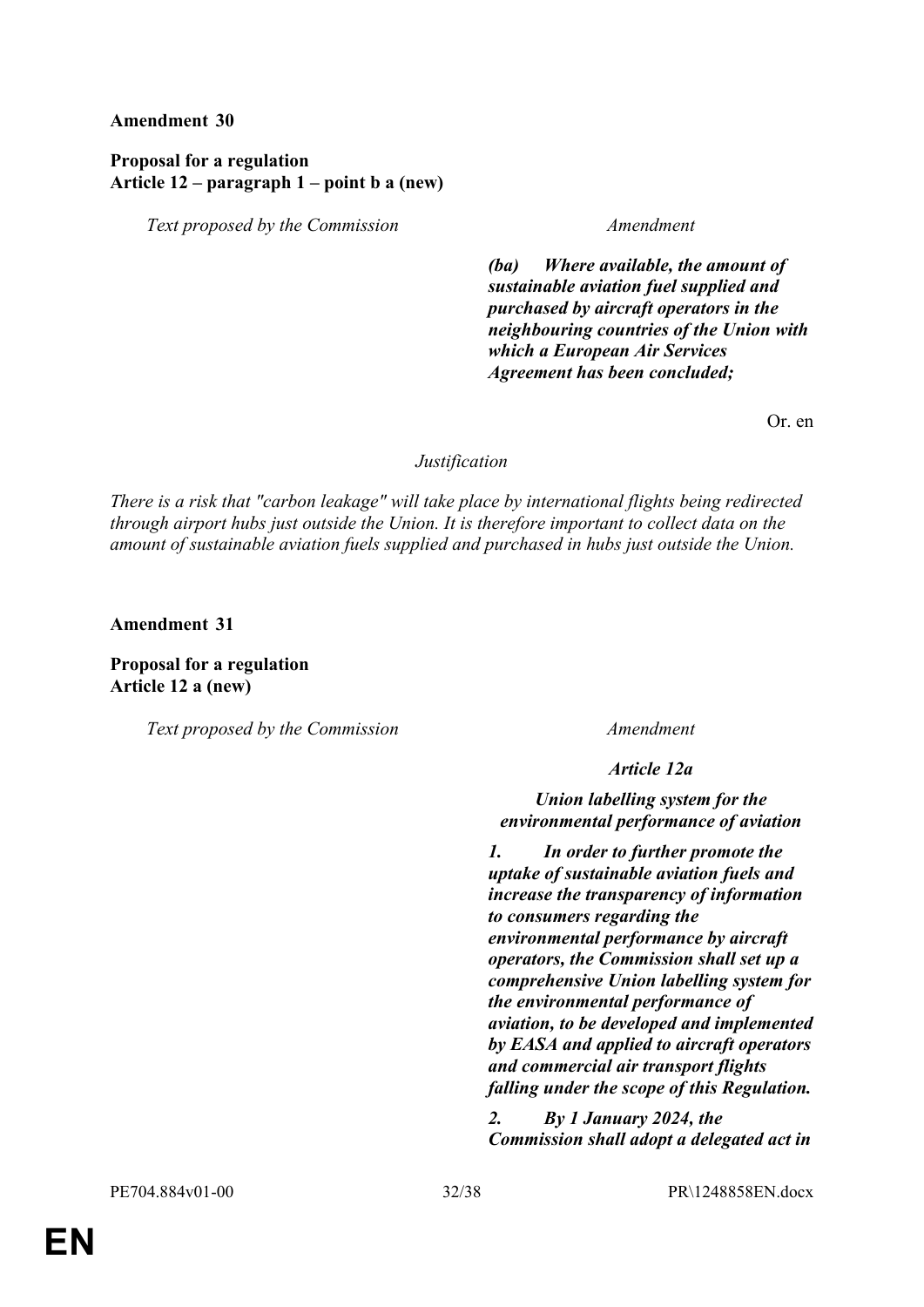*accordance with Article 13a (new) to supplement this Regulation by setting out the detailed provisions for the functioning of the Union labelling system for the environmental performance of aircrafts, aircraft operators and commercial flights.*

Or. en

### *Justification*

*In order for consumer demand to play a proper role in the development towards a more sustainable aviation and further incentivise the use of SAF, a labelling scheme should be set up, that would provide the needed transparency in the market with robust, reliable, independent and harmonised information.*

#### **Amendment 32**

**Proposal for a regulation Article 13 – title**

*Text proposed by the Commission Amendment*

#### *Transitional period SAF flexibility mechanism*

Or. en

#### *Justification*

*It is important to allow for some flexibility to allow the distribution and uptake of sustainable aviation fuels to take place in a more cost-effective way. Therefore, a flexibility system should be put in place during a transitional period for the ramp-up of the mandate.*

**Amendment 33**

**Proposal for a regulation Article 13 – paragraph 1**

*Text proposed by the Commission Amendment*

By way of derogation from Article 4, *from 1 January 2025 until 31 December 2029*, for each reporting period, an aviation fuel supplier *may* supply *the minimum share* of sustainable aviation *fuel* defined in Annex I *as a weighted average over all the* 

By way of derogation from Article 4, *and during 8 years from the date of application for Article 4 and 5 in accordance with Article 15*, for each reporting period, an aviation fuel supplier *or an aircraft operator may justify its*

PR\1248858EN.docx 33/38 PE704.884v01-00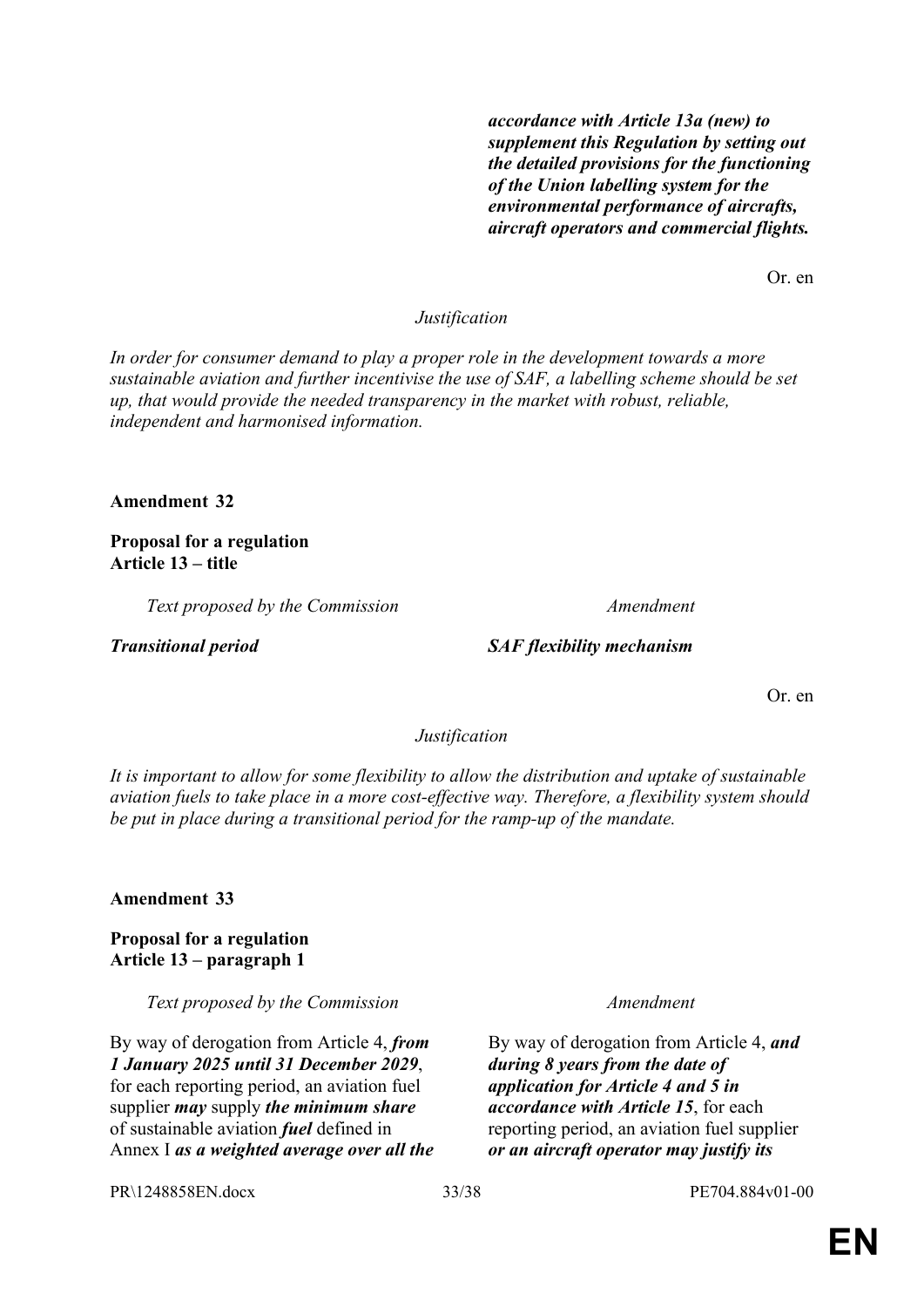*aviation fuel it supplied across Union airports for that reporting period*.

supply *and uplift* of sustainable aviation *fuels* defined in Annex I *by reference to a SAF flexibility mechanism, defined in Article 3, indent 16a (new)*.

Or. en

# *Justification*

*It is important to allow for some flexibility to allow the distribution and uptake of sustainable aviation fuels to take place in a more cost-effective way. Therefore, a flexibility system should be put in place during a transitional period for the ramp-up of the mandate.*

**Amendment 34**

**Proposal for a regulation Article 13 – paragraph 1 a (new)**

*Text proposed by the Commission Amendment*

*The Commission is empowered to adopt delegated acts in accordance with Article 13a to supplement this Regulation by laying down detailed arrangements for the SAF flexibility mechanism, including possible arrangements regarding the registration, allocation, accounting and reporting of the supply and uptake of sustainable aviation fuels, guaranteeing a high level of environmental integrity.*

Or. en

### *Justification*

*It is important to allow for some flexibility to allow the distribution and uptake of sustainable aviation fuels to take place in a more cost-effective way. Therefore, a flexibility system should be put in place during a transitional period for the ramp-up of the mandate.*

**Amendment 35**

**Proposal for a regulation Article 13 a (new)**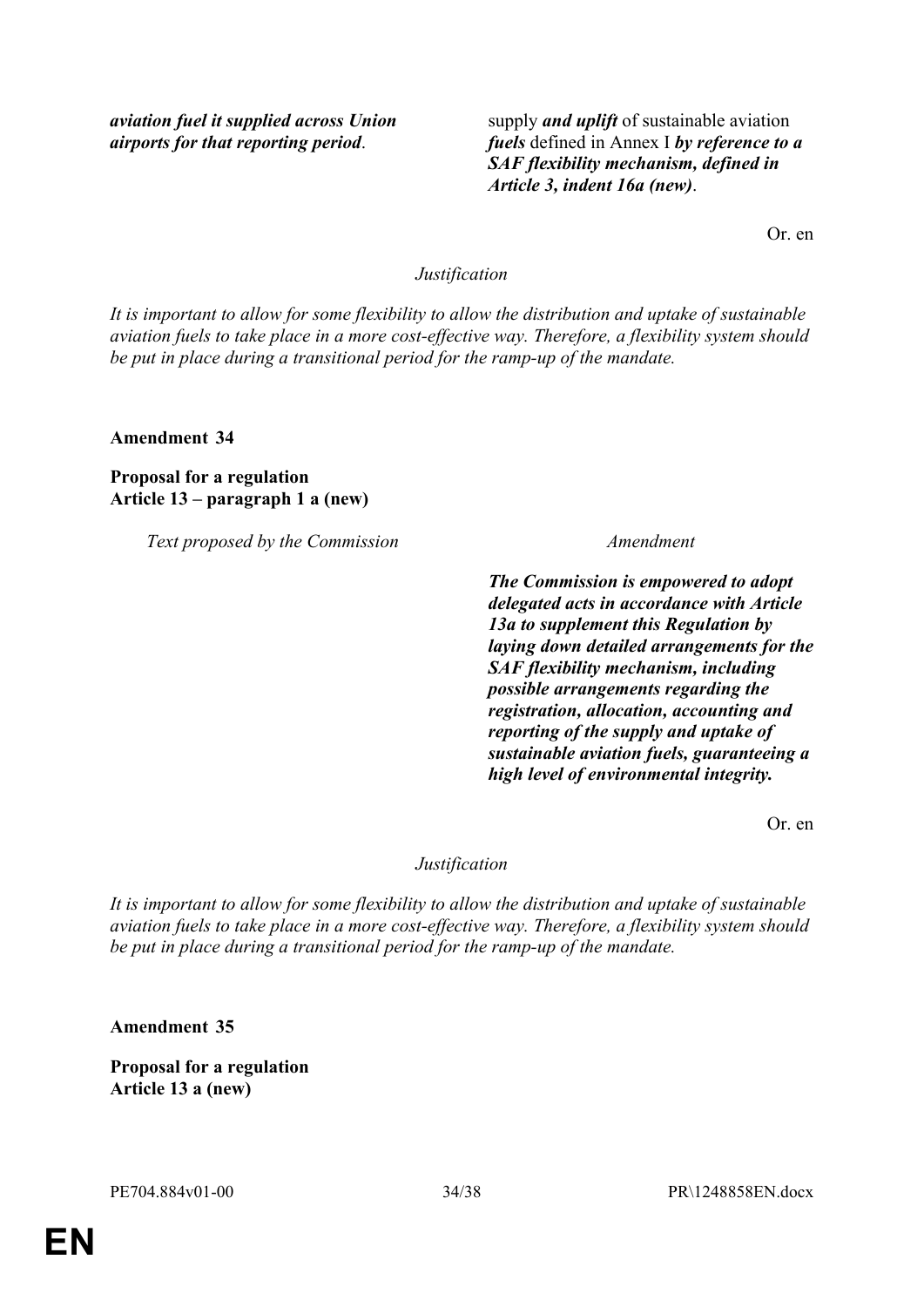### *Article 13a*

#### *Exercise of the delegation*

*1. The power to adopt delegated acts is conferred on the Commission subject to the conditions laid down in this Article.*

*2. The power to adopt delegated acts referred to in Articles 12a and 13 shall be conferred on the Commission for an indeterminate period of time from [the entry into force of this Regulation].*

*3. The delegation of power referred to in Articles 12a and 13 may be revoked at any time by the European Parliament or by the Council. A decision to revoke shall put an end to the delegation of the power specified in that decision. It shall take effect the day following the publication of the decision in the Official Journal of the European Union or at a later date specified therein. It shall not affect the validity of any delegated acts already in force.*

*4. Before adopting a delegated act, the Commission shall consult experts designated by each Member State in accordance with the principles laid down in the Interinstitutional Agreement on Better Law-Making of 13 April 2016.*

*5. As soon as it adopts a delegated act, the Commission shall notify it simultaneously to the European Parliament and to the Council.*

*6. A delegated act adopted pursuant to Articles 12a and 13 shall enter into force only if no objection has been expressed either by the European Parliament or by the Council within a period of two months of notification of that act to the European Parliament and the Council or if, before the expiry of that period, the European Parliament and the Council have both informed the Commission that they will not object. That*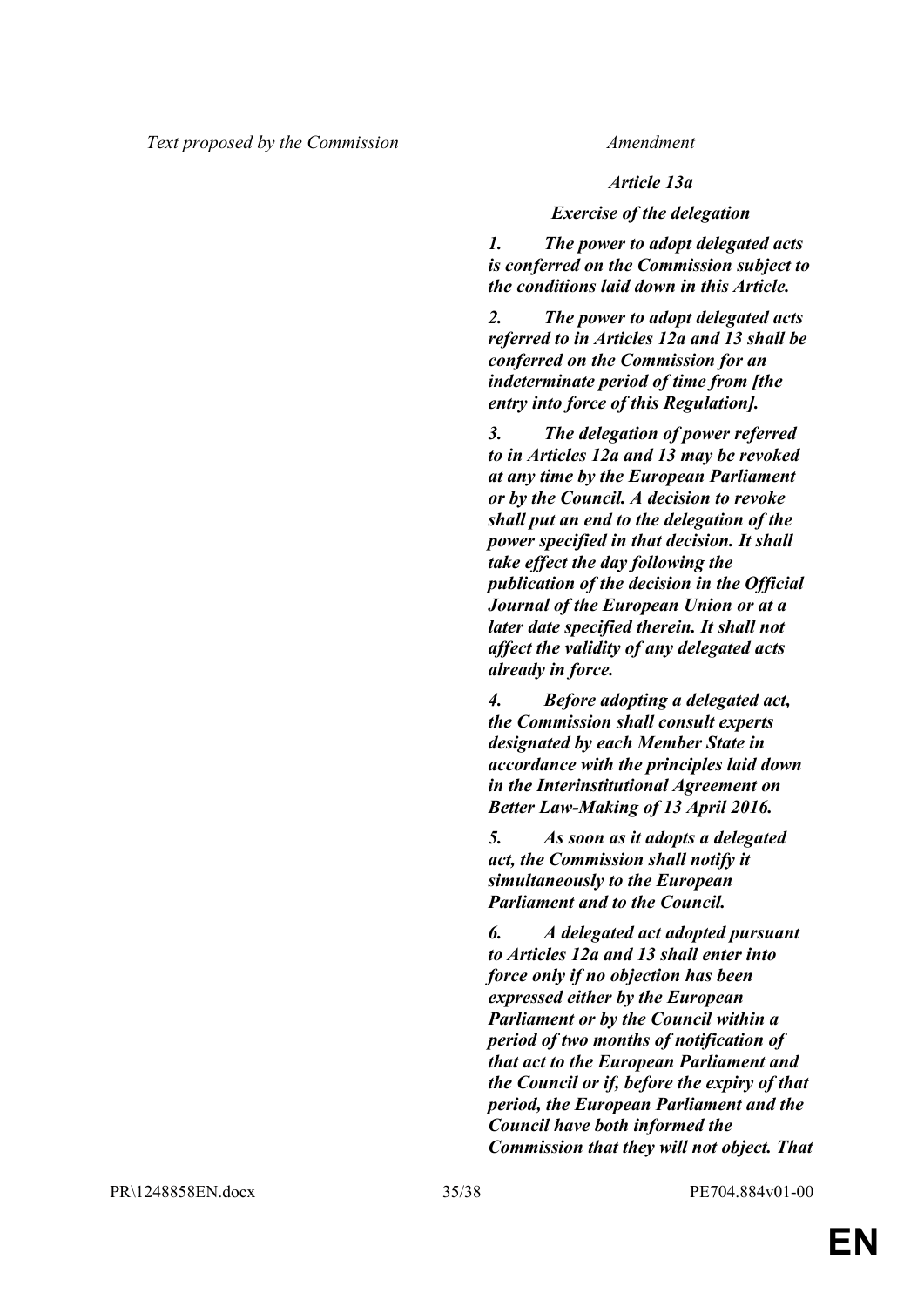*period shall be extended by one month at the initiative of the European Parliament or of the Council.*

Or. en

#### **Amendment 36**

# **Proposal for a regulation Article 14 – paragraph 1**

#### *Text proposed by the Commission Amendment*

By 1 January *2028* and every *five* years thereafter, the Commission services shall present a report to the European Parliament and the Council, on the evolution of the aviation fuels market and its impact on the aviation internal market of the Union, including regarding the possible extension of the scope of this Regulation to other energy sources, and other types of synthetic fuels defined under the Renewable Energy Directive, the possible revision of the minimum shares in Article 4 and Annex I, and the level of administrative fines. The report shall include information, where available, on development of a potential policy framework for uptake of sustainable aviation fuels at ICAO level. The report shall also inform on technological advancements in the area of research and innovation in the aviation industry which are relevant to sustainable aviation fuels, including with regards to the reduction of non-CO<sub>2</sub> emissions. The report *may consider if* this Regulation *should be amended and, options for amendments,* where appropriate, in line with a potential policy framework on sustainable aviation fuels uptake at ICAO level.

By 1 January *2027* and every *three* years thereafter, the Commission services shall present a report to the European Parliament and the Council, on the evolution of the aviation fuels market and its impact on the aviation internal market of the Union, including regarding the possible extension of the scope of this Regulation to other energy sources, and other types of synthetic fuels defined under the Renewable Energy Directive, the possible revision of the minimum shares in Article 4 and Annex I, and the level of administrative fines. The report shall include *an assessment, based on available* information*, of the impact of this Regulation on the functioning of the internal market in aviation and the international level playing field with regards to air carriers and airport hubs and*, where available, *information* on development of a potential policy framework for uptake of sustainable aviation fuels at ICAO level. *The report shall in particular assess the evolution of the production and uptake of synthetic aviation fuels and assess whether further measures are needed, including the possibility of allowing Member States to set higher objectives at national level for synthetic aviation fuels derived from renewable sources, without hampering the integrity of both the market for sustainable aviation fuels and the aviation* 

**EN**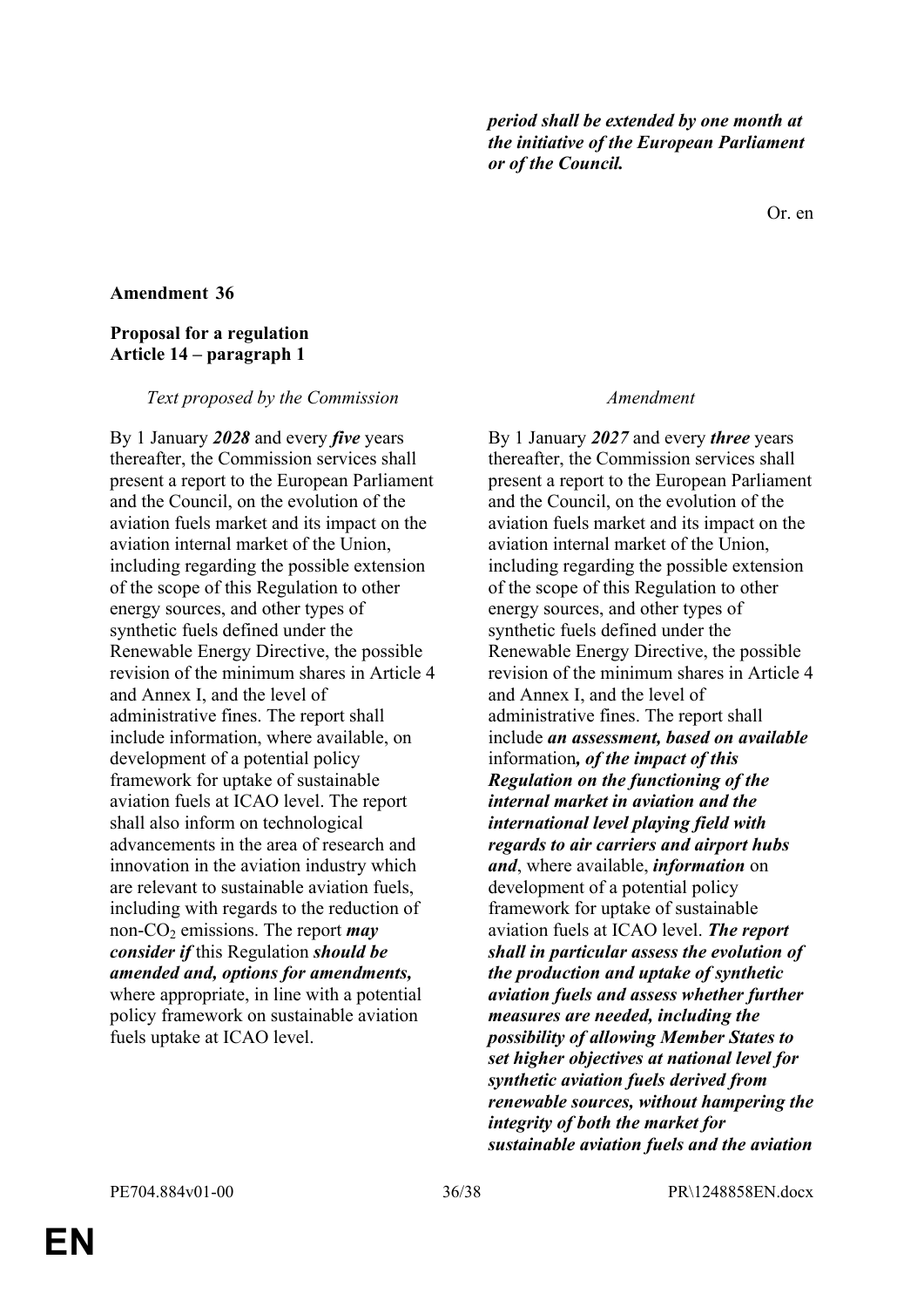*internal market.* The report shall also inform on technological advancements in the area of research and innovation in the aviation industry which are relevant to sustainable aviation fuels, including with regards to the reduction of non- $CO<sub>2</sub>$ emissions. The report *shall be accompanied by legislative proposals to amend* this Regulation where appropriate, in line with a potential policy framework on sustainable aviation fuels uptake at ICAO level.

Or. en

#### *Justification*

*The market for sustainable aviation fuels is changing rapidly. It is therefore important that the Commission reports regularly to the co-legislators about the technological developments and regularly revisits whether the legal framework is still fit for purpose. It is also important for the Commission to regularly review whether this Regulation leads to any undue negative effects with regards to the European internal market and the international competitiveness of both European airlines and airport hubs.*

**Amendment 37**

**Proposal for a regulation Annex I – title**

*Text proposed by the Commission Amendment*

Annex I (volume shares) Annex I (*EU harmonised* volume shares)

Or. en

#### **Amendment 38**

# **Proposal for a regulation Annex I – point a**

*Text proposed by the Commission Amendment*

(a) From 1 January 2025, a minimum share of 2% of SAF;

(a) From 1 January 2025, a minimum share of 2 % of SAF*, of which a minimum share of 0.03 % of synthetic fuels*;